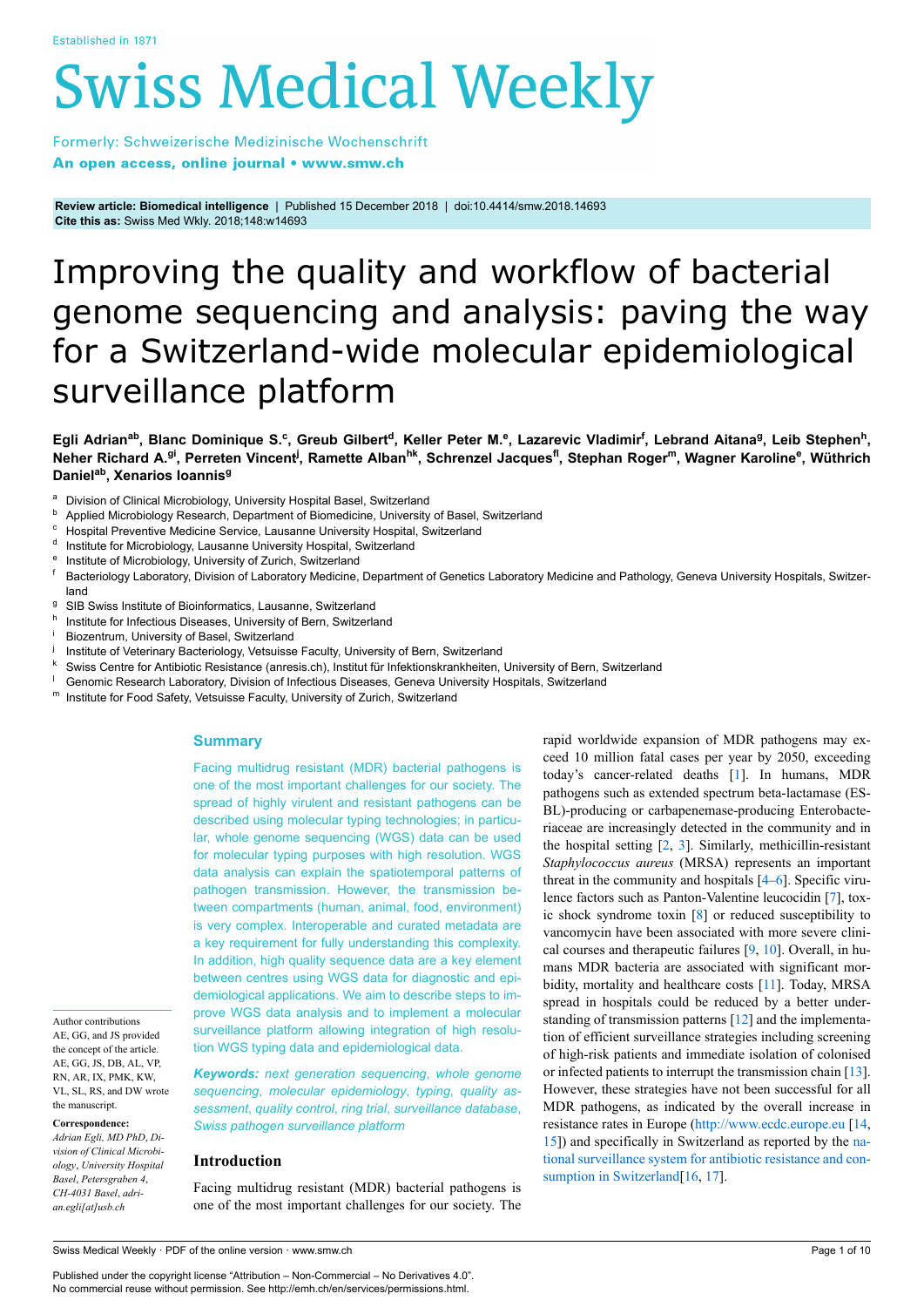The emergence of MDR bacteria in veterinary medicine [[18\]](#page-6-16) leads to a high economic burden and constitutes a reservoir of antibiotic resistance genes and of zoonoses that represent a serious public health concern [\[19](#page-6-17), [20\]](#page-6-18). Transmission events between domestic or farm animals and humans have been described in the past by use of various bacterial typing methods, including pulsed field gel electrophoresis and, more recently, whole genome sequencing (WGS)  $[21-23]$  $[21-23]$  $[21-23]$ . These two compartments – humans and animals – are linked via environmental sources such as sewage waters, farming, livestock and domestic animals, and the food chain [\[24](#page-6-21)–[26\]](#page-7-0).

Recent technological advances in molecular epidemiology, including high-throughput sequencing and data analysis, now allow bacterial typing at higher resolution (whole genome), and a better understanding of transmission rates and routes within individual compartments [\[27](#page-7-1)]. In addition, WGS data show high portability, as genomic sequences can be shared and compared across centres, in contrast to other typing methods [[28\]](#page-7-2). However, only a few studies have used WGS-based typing to link various compartments, such as human and veterinary specimens with environmental samples [[29](#page-7-3)[–33](#page-7-4)]. Such high-resolution transmission information may close the current knowledge gaps and help decipher transmission routes at higher spatiotemporal resolution.

With the introduction of a country-wide molecular surveillance database in Switzerland, we aim to (1) increase the overall WGS data quality by defining common best practices for WGS typing analyses based on ring trials results and (2) establish a Switzerland-wide molecular surveillance platform for selected pathogens present in different environments and circulating in both veterinary and human settings.

# **Improving whole genome sequencing quality on the way to an interoperable surveillance platform**

In general, the similarity of pathogens can be described on a genomic, plasmid or protein level, and differences can be visualised in phylogenetic trees, allowing the identification of closely related isolates [\[28](#page-7-2), [34\]](#page-7-5). Short-read (e.g., Illumina and IonTorrent) and long-read sequencing technologies (e.g. Oxford Nanopore Technologies and Pacific Biosciences) allow the whole pathogen genome to be reconstructed [\[35](#page-7-6)]. Thereby, WGS provides significantly higher resolution for determining transmission events compared with classical typing technologies such as pulse field gel electrophoresis or multi-locus sequencing typing (MLST) [[36](#page-7-7)[–39](#page-7-8)]. With WGS data, several typing approaches can be used for isolate comparison: (1) variant call of single nucleotide polymorphisms, (2) core genome multi-locus sequencing type (cgMLST), (3) whole genome multi-locus sequencing type (wgMLST), and (4) k-merbased grouping of the closest genome matches [\[40](#page-7-9)–[43\]](#page-7-10). The choice of a reference genome is critical when sequencing data are mapped to detect variants for whole genome reconstruction. In general, the choice of non-outbreak-related isolate might influence data interpretation. Differences in the selected reference genomes and sequencing technology used can lead to differences between centres in the quantification of isolate relatedness. Future needs are inter-laboratory agreements on minimal sequencing quality requirements and a set of common quality markers. With this we want to ensure that the critical quality aspects such as genome coverage, average read-depth and basecall quality are controlled within all submitted datasets.

The workflow to generate WGS-based phylogenetic data includes a wet- and a dry-lab component. At the wet-lab, specifically trained laboratory technicians register the sample and add available metadata in a laboratory information system or a biobanking information management system. Next, technicians prepare the sample, extract the DNA (or RNA) in sufficient quality and quantity, prepare the library and perform the sequencing. At the dry lab, bioinformaticians start the data processing with quality checks and analyse the WGS data using either a commercial or an in-house developed bioinformatics pipeline in order to detect and visualise differences in the sequence data. Quality checks (such as Phred Quality Scores, coverage rates, proportion of core genes) at each step are crucial for reliable analysis results [\[44](#page-7-11), [45\]](#page-7-12), and the frequency and length of contigs (e.g., N50) provide important baseline quality surrogate markers for overall WGS quality. Results will be interpreted together with clinical microbiologists, hospital epidemiologists, infectious disease physicians and public health experts.

For many pathogens, the analytical workflow is a major bottleneck, especially since best practices and pipelines are not available. The resulting delay can be associated with higher overall costs and have deleterious effects on healthcare systems [[46–](#page-7-13)[48](#page-7-14)], such as a delay in making connections among individual samples during an outbreak. Nowadays, WGS data are either *de novo* assembled or mapped against the genome of a particular reference strain, which is the basis for reconstructing a phylogeny. This process can be rather time-consuming and currently has a series of uncertainties, including differences between bioinformatics pipelines and pipeline specifications regarding quality controls, lack of epidemiological metadata, unavailability of non-outbreak-related isolates, etc. Because of these differences, the Swiss Institute of Bioinformatics has initiated a nationwide quality assessment ring trial focusing on bacterial phylogeny. Ten Swiss diagnostic and research laboratories, representing all Swiss university hospitals and several research groups, are currently participating in a WGS-based bacterial typing ring trial in three phases, assessing key aspects of sequencing, data analysis and clinical context. Results of this ring trial will be published soon.

Similarly, the European Centre for Disease Prevention and Control (ECDC) has recently published an expert opinion on WGS as a tool for public health surveillance of MDR pathogens. The ECDC concluded that the establishment of standards and systems enabling EU-wide use of WGS as the method of choice for typing microbial pathogens will replace other methods and that this will improve the accuracy and effectiveness of disease surveillance, outbreak investigation and evaluation of prevention policies [\[49](#page-7-4)]. Quality control of the sequencing procedure and standardisation of the analytical process will be a key element of the ECDC initiative. Similarly, in Switzerland, the recent ring trial initiative aims to improve the overall quality of sequencing and subsequent data analysis.

Swiss Medical Weekly · PDF of the online version · www.smw.ch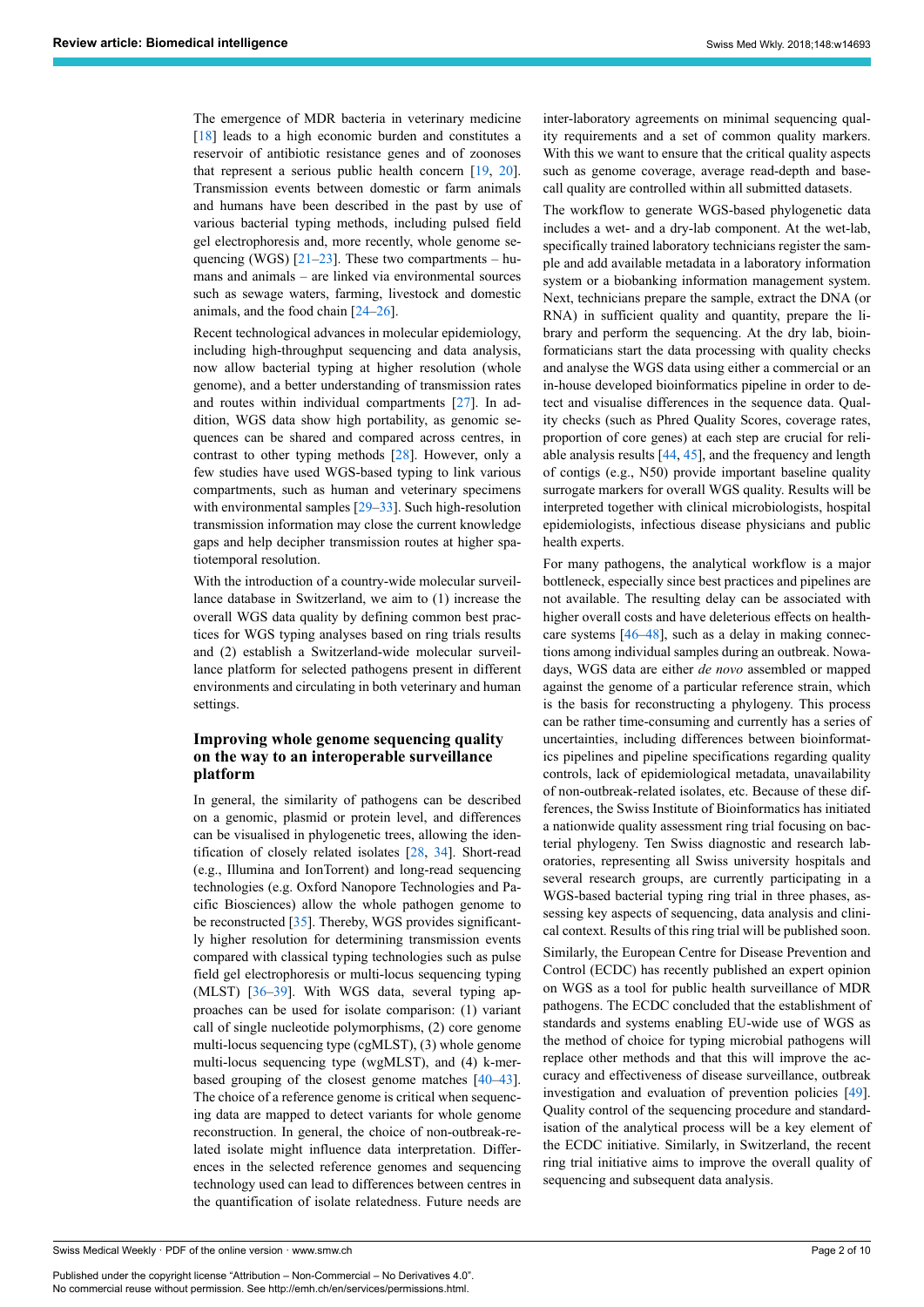# **Molecular surveillance with spatiotemporal resolution integrating epidemiological metadata.**

The increased knowledge on the biology of the pathogens and their transmission has already contributed to important insights regarding their pathogenicity and evolution. Still unresolved aspects can be highlighted:

- 1. Identification of potential sources of transmission. For example, which are the compartments serving as the sources of resistant isolates? What is the role of food?
- 2. Uncertainties about the potential routes of transmission. For example, what are the (molecularly confirmed) nodes within the network between humans and animals? What is the probability that resistance is transferred from animals or from the environment? What is the contribution of human-to-human spread in the community? How are the compartments livestock, community and hospital linked in a network of transmission? What is the role of domestic animals in the transmission chain?
- <span id="page-2-0"></span>3. Description of the consequences following pathogen transmission. For example, what is the prevalence of specific resistant subtypes such as. MRSA with decreased vancomycin susceptibilities? What are the most prevalent subtypes of, for example, ESBL- and carbapenemase-producing Enterobacteriaceae and why are they successfully persisting in the environment? Do particular virulent strains increase in frequencies over time?

Different settings including humans, animals and the environment play a varied and complex role in transmission events and dynamics. Phylogeny based on high-resolution WGS data allows a profound understanding of the relation between samples; however, for the transmission pathway other information needs to be included, such as clinical information or additional microbiological testing of vectors and surfaces. The transmission dynamics between compartments are very difficult to assess, in particular when additional, less frequently sampled compartments are introduced into the equation. Transmission rates and routes depend on factors such as antibiotic usage in hospitals and outpatient settings [[50\]](#page-7-15), social and behavioural aspects [[51\]](#page-7-16), immunity of the host [\[52](#page-7-17), [53\]](#page-7-18), the particular pathogenic species and its ability to survive and thrive in the environment [[54,](#page-7-19) [55](#page-7-20)], which also involves genetic exchanges between species [[56–](#page-7-21)[58](#page-7-22)]. On a large spatial scale (region or nation), transmission events between the community, hospitals and animal compartments are therefore complex and poorly understood overall, notably because of limited data on the transmission events and tracking between the compartments. Thus, additional interoperable epidemiological and clinical metadata are required to provide a better understanding of transmission dynamics and to guide containment of such MDR pathogens. This includes information on the time and geographical location of detection and invasiveness (screening vs infection), host (animal or human), environment of detection (sewage, hospital or food), specific microbiological features of an isolate (phe-notypic resistance or virulence), etc. [\(table 1\)](#page-2-0). Such information should be integrated into genetic distance comparisons and phylogenetic analyses. Switzerland may serve as

Swiss Medical Weekly · PDF of the online version · www.smw.ch

Published under the copyright license "Attribution – Non-Commercial – No Derivatives 4.0". No commercial reuse without permission. See http://emh.ch/en/services/permissions.html.

a good model for the evaluation of such tools because of its geographical location, small and medium size of hospitals and already implemented monitoring of resistance in both human and animals [\(anresis.ch](http://www.anresis.ch/index.php/anresis.html)).

Although WGS-based phylogeny and geographical data have been combined previously at specific geographical areas or around the globe (e.g., *Francisella tularensis* in Norway [\[59](#page-8-0)], *Mycobacterium tuberculosis* [\[60](#page-8-1)], *Salmonella enteritidis* subspecies [[61\]](#page-8-2), MRSA [[62\]](#page-8-3), and Zika [\[63](#page-8-4), [64](#page-8-5)], influenza [\[65](#page-8-6)], Ebola [[66,](#page-8-7) [67](#page-8-8)] and Lyssa viruses [\[68](#page-8-9)]), the geographical resolution and dynamic aspects were often not sufficient to have a meaningful and immediate public health impact. More recently, the *microreact tool* [\(microreact.org](https://microreact.org/) [\[69](#page-8-10)]) was used to describe the spatial distribution of MRSA isolates across Europe [[70\]](#page-8-11). A total of 308 invasive *S. aureus* isolates were integrated into the analysis, and the distribution of particular frequent clonal complexes (CC5, CC22, and CC30) were discussed [\[70](#page-8-11)]. The *microreact* tool allowed identification of highrisk clones on the basis of population level properties such as clonal relatedness, abundance and spatial structuring. Epidemiological or mathematical models can be performed with this tool.

**Table 1:** Important minimum interoperable metadata for a surveillance database.

|                                          | <b>Description details</b>                                     |
|------------------------------------------|----------------------------------------------------------------|
| Pathogen                                 |                                                                |
| Species_type                             | Bacteria; viruses                                              |
| Species name                             | NCBI taxonomy name                                             |
| Taxonomy ID                              | NCBI taxonomy ID                                               |
| Sample                                   |                                                                |
| <b>Isolation</b> source                  | Human; animal; environmental; food                             |
| Isolation source detailed                | Site of isolation e.g., SNOMED CT for<br>human                 |
| Isolation country                        | Country where the sample was isolated                          |
| Isolation date                           | Date of isolation                                              |
| Laboratory ID                            | Unique ID of the laboratory processing<br>the sample           |
| Patient (if isolation_source == "Human") |                                                                |
| Host age                                 | Age of the patient                                             |
| Host sex                                 | Gender of the patient                                          |
| Home address zip                         | ZIP code of the patient's home                                 |
| Home address country                     | Country of the patient's home                                  |
| Clinic                                   | Name of hospital/clinic where patient is<br>treated            |
| Clinic ward                              | Ward where patient is staying                                  |
| Clinic room                              | Room number where patient is staying                           |
| Study ethical consent                    | Describes if patient signed a study ethi-<br>cal consent       |
| Sequencing                               |                                                                |
| Sequencing_lab_ID                        | Unique ID of the sequencing facility/<br>laboratory            |
| DNA extraction kit                       | Kit used for DNA extraction                                    |
| Library_preparation_kit                  | Kit used for library preparation                               |
| Sequencing platform                      | Technology used for sequencing, e.g.,<br>Illumina MiSeq        |
| <b>Bioinformatics</b>                    |                                                                |
| Quality_filtering_tool                   | Name (version) of the tool used for<br>quality filtering reads |
| Assembly method                          | Mapping-based assembly; de-novo as-<br>sembly                  |
| Assembly_tool                            | Name (version) of the tool used for<br>genome assembly         |
| Reference genome                         | Reference genome used for mapping<br>(FASTA format)            |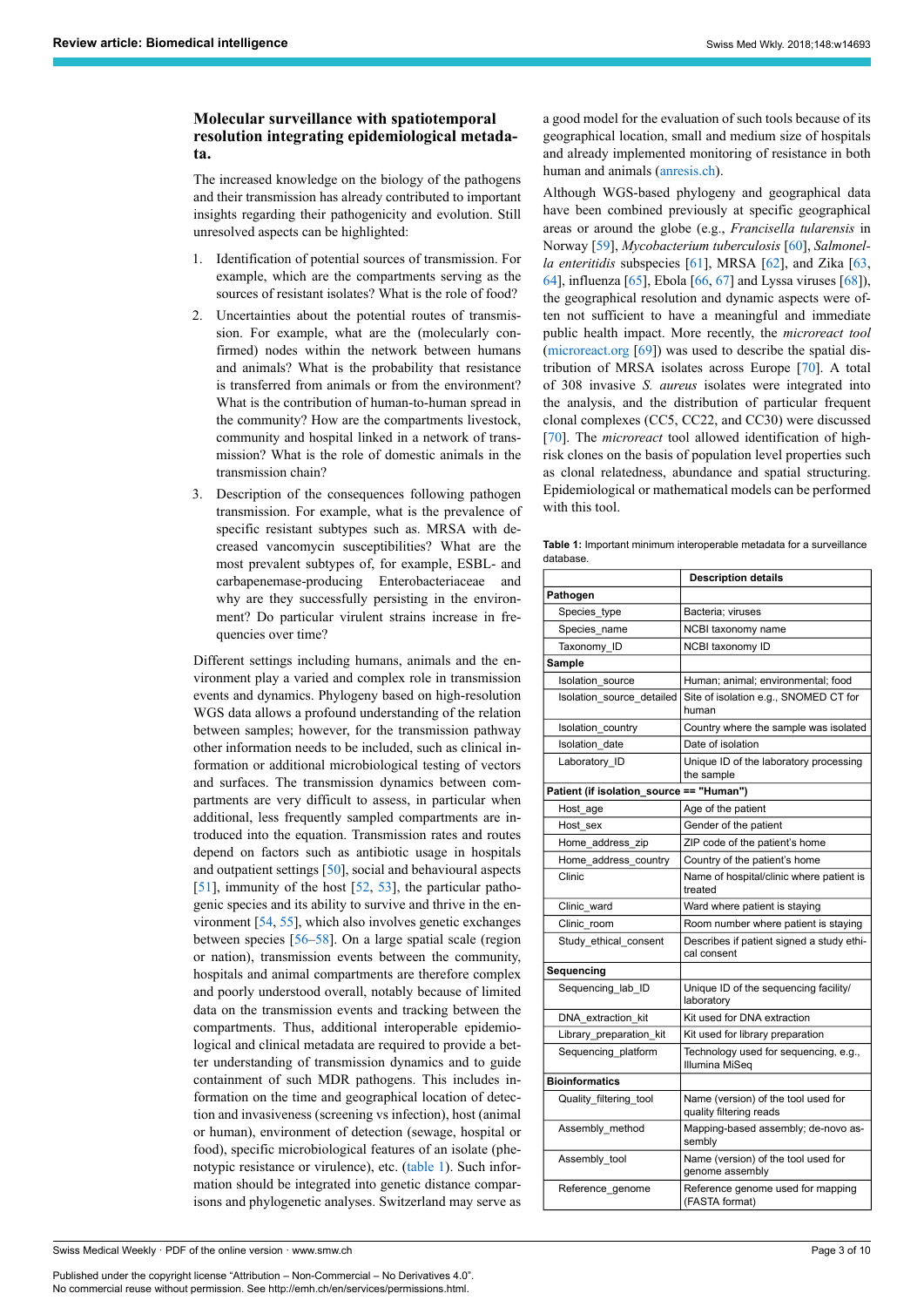Recently, Hadfield and colleagues developed a phylodynamic analysis pipeline coupled to a web-browser based interactive visualisation for pathogens such as Zika, Ebola, influenza, dengue and measles viruses ([nextstrain.org](https://nextstrain.org/), see [fig. 1](#page-3-0)) [\[71](#page-8-12), [72](#page-8-13)]. *Nextstrain* was designed to facilitate near real-time analysis of pathogen sequence data. New data can be incorporated within hours and the results are readily disseminated via the web application. *Nextstrain* grew out of the real-time surveillance application *nextflu*, which provides phylodynamic analysis of influenza virus sequence and serological data in weekly updates ([nextflu.org](https://nextstrain.org/flu/seasonal/h3n2/ha/3y)). *Nextstrain* infers likely transmission events, ancestral compartments, and divergence or introduction times. The phylogenetic analysis is coupled to a geographic display of sampling locations and transmission routes on a map. (See [table 2](#page-3-1) for a list of platforms and initiatives.)

Although these web-based platforms provide first important steps, data analysis remained somewhat static and did not allow prediction of the dynamic properties of an epidemic or outbreak, such as the basic reproduction number  $(R_0)$ , predictions of expected total cases within the

<span id="page-3-1"></span>**Table 2:** Selection of surveillance databases, initiatives, and analytical tools using whole genome sequence information from pathogens

|                                      | Weblink                                  |
|--------------------------------------|------------------------------------------|
| <b>Database</b>                      |                                          |
| Global microbial identifier          | http://www.globalmicrobialidentifier.org |
| Compare                              | http://www.compare-europe.eu/            |
| <b>IRIDA</b>                         | http://www.irida.ca/                     |
| Innuendo                             | http://www.innuendoweb.org/              |
| Center for Genomic Epi-<br>demiology | http://www.genomicepidemiology.org/      |
| Enterobase                           | http://enterobase.warwick.ac.uk/         |
| MLST databases                       | https://pubmlst.org/                     |
| <b>Analytical tools</b>              |                                          |
| Microreact                           | https://microreact.org                   |
| Nextstrain                           | https://nextstrain.org/                  |

outbreak, modelling of spatiotemporal transmission events including both human and animal strain information, or identification of common genes associated with successful transmission in a highly automated way. In addition, both platforms are dependent on the upload of preprocessed curated and quality approved WGS and epidemic data. Ideally, a future surveillance platform would automatically preassess data quality (genomics and metadata), and then ask human experts for validation in all or selected (borderline) cases. These are important gaps in current tools, which have to be addressed to gain further insight into real-time transmission dynamics. The requested key features for a molecular surveillance database are summarised in supplementary [table S1](#page-9-0) in appendix 1.

To date, there is no specific platform in Switzerland and Europe that allows the integration of WGS data from various diagnostic or reference laboratories, with a special focus on antibiotic resistance and virulence in combination with spatiotemporal information and visualisations. Considering the impact of MDR on our society and the rapidly evolving dynamics of MDR pathogens, there is a clear and urgent need for such a platform.

#### **Steps to the future of dynamic visualisation using genomic and phylogenetic data.**

A key feature of such an inter-institutional platform has to be the interoperability of sharable data. This can be achieved with a common syntax and nomenclature starting from data entry, species description and minimal datasets of documented microbiological information. Databases such as the [NCBI taxonomy browser](https://www.ncbi.nlm.nih.gov/Taxonomy/Browser) or the list of prokaryotic names with standing in nomenclature [\(LPSN](http://www.bacterio.net/)) provide a definition for single bacterial species names. In addition, healthcare focused vocabularies and ontologies such as Systematized Nomenclature of Medicine - Clinical Terms [\(SNOMED CT\)](https://www.e-health-suisse.ch/startseite.html) or [LOINC](https://loinc.org/) may offer detailed descriptions

**Figure 1: NextStrain tool to analyse transmission of pathogens.** (A) Phylogenetic tree of the Ebola virus outbreak in West Africa. Colours represent different geographic regions, and x-axis reflects a time scale during the outbreak. (B) Transmission dynamics modelled in real-time with new viral strains based on WGS data

<span id="page-3-0"></span>

Swiss Medical Weekly · PDF of the online version · www.smw.ch

Published under the copyright license "Attribution – Non-Commercial – No Derivatives 4.0". No commercial reuse without permission. See http://emh.ch/en/services/permissions.html.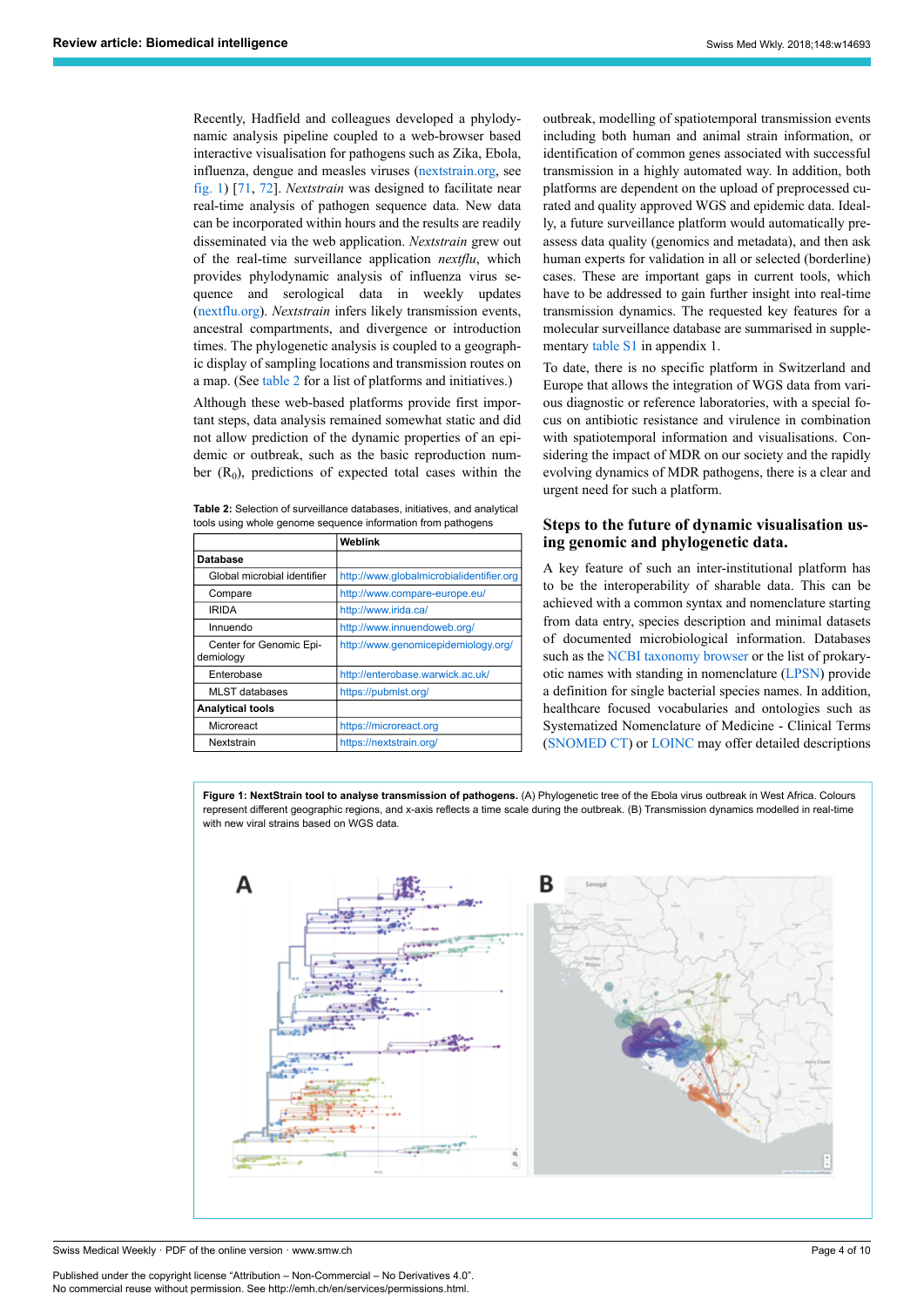of the sample context, such as the anatomic site of isolation (e.g., abdominal structure SCTID: 113345001) and the source material (e.g., urine SCTID: 122575003). The usage of such controlled languages will be one of the most critical aspects in connecting different centres and databases to ensure efficient exchange [[73\]](#page-8-14). As previously mentioned, we would envision using the recently defined biobanking minimal description set for microbes, which was established within the microbiology working group of the [Swiss Biobanking Platform](http://www.swissbiobanking.ch/) (see [table 1](#page-2-0)).

Not only epidemiological relatedness can be extracted from WGS data. Virulence and antibiotic resistance could also be assessed. Various web-based tools and databases exist [\[74](#page-8-15)], providing data on virulence and resistance. Examples are SARG [[75\]](#page-8-16), VFDB [\[76](#page-8-17)–[78\]](#page-8-18), ResFinder [[79,](#page-8-19) [80\]](#page-8-20), PointFinder [\[81](#page-8-21)], or Card [[82,](#page-8-7) [83\]](#page-8-22). Tools such as *PanGenome* allow rapidly searching and comparison of genetic information on a whole genome scale within single strains or larger clusters of isolates ([www.pangenome.de](http://www.pangenome.de/) [[84\]](#page-8-23)). Thereby the phylogeny of multiple resistance genes and virulence factors can be analysed. In combination with a spatiotemporal surveillance tool this would provide valuable information for rapid assessment of virulence and resistance, and prediction of the dynamics of potential outbreaks at an early stage. Next, it would allow the identification of specific epidemiological markers almost in real time. In addition, WGS data can be easily reanalysed once improved tools and databases are in place.

<span id="page-4-0"></span>We anticipate that a shared interoperable surveillance platform for molecular epidemiology between human and veterinary medicine coupled to state-of-the-art automated phylogenetic analyses will enable more complete and detailed surveillance of MDR pathogens and generate actionable results for public health policy.

Our goal is therefore to establish, as a first step, a Switzerland-wide surveillance database combining the *NextStrain* and *PanGenome* tools. This will be started with *S. aureus* as a proof-of-concept pathogen, because a large strain collection and WGS data are already available. We then aim to gradually expand to include different pathogens such as ESBL-producing and carbapenemase-producing Enterobacteriaceae, stepwise inclusion of geographical regions beyond Switzerland and incorporating specific public health aspects such as food safety.

Such a platform will be of immense benefit to public health and research institutions in Switzerland. It will allow us to: (1) identify risks of MDR bacterial pathogens for hospitals and public health in Switzerland, (2) describe and explore these risks by predicting dynamics of spread, and (3) produce outcome control measurements of interventions, for example by monitoring the reduction of particular clones. In contrast to other existing resources, our project envisions real-time surveillance functionality, including the automated modelling of transmission events, epidemiological warning functions and linkage with high-resolution geographical data. Although a Switzerland-wide initiative, this database could clearly expand outside the Swiss border and might provide a unique tool enabling other participating countries to identify risks associated with MDR pathogens in other European (and non-European) countries.

[Figure 2](#page-4-0) shows the envisioned workflow for the surveillance platform. After isolating a strain, collecting epidemiological data and sequencing it, the user would upload raw data and metadata into a central or local/private database using the submission portal. As much as possible, this will make use of controlled vocabularies and ontologies to ensure high quality microbiological, clinical and epidemiological metadata. After submission, the data are quality controlled and then (semi)-automatically processed, with genome assembly, as well as MLST, single nucleotide polymorphisms (SNPs) and resistance calling. The resulting data are used for phylogenetic comparison and predictive modelling. All data will be stored in a structured interoperable database with controlled access, which would be queried by *NextStrain*/*PanGenome*-MRSA for the users to visualise and interact with the data in a user-friendly fashion. If open access, the structured database may also be used/queried by other apps or pushed to external databases and knowledge bases. Special attention will be paid to the choice of the operational platform technology, to the backwards compatibility of the analysis tools and to technological developments such as upcoming novel sequencing technologies and file formats. In addition to the submission portal, an administration portal will be developed, to manage users and rights, as well as a curation portal to edit and control vocabularies and to define curated reference strains and genes/variants (e.g., for resistance).

**Figure 2: Envisioned workflow for the surveillance platform.** After isolating a strain, collecting epidemiological data and sequencing it, the user uploads raw data and metadata into a central or local/private database using the submission portal. After submission, these data are quality controlled and then (semi-)automatically processed, to perform e.g. genome assembly, and MLST, SNP and resistance calling. The resulting data are used for phylogenetics and predictive modelling of e.g. transmission dynamics. All these data are stored in a structured database with controlled access, and visualised in a user-friendly interface. For open-data, the structured database may also be used/queried by other applications or pushed to external databases and knowledge bases. In addition to the submission portal, an administration portal will be developed, notably to manage users and rights, as well as a curating portal to edit controlled vocabularies and define curated reference strains and variants (e.g., for resistance).

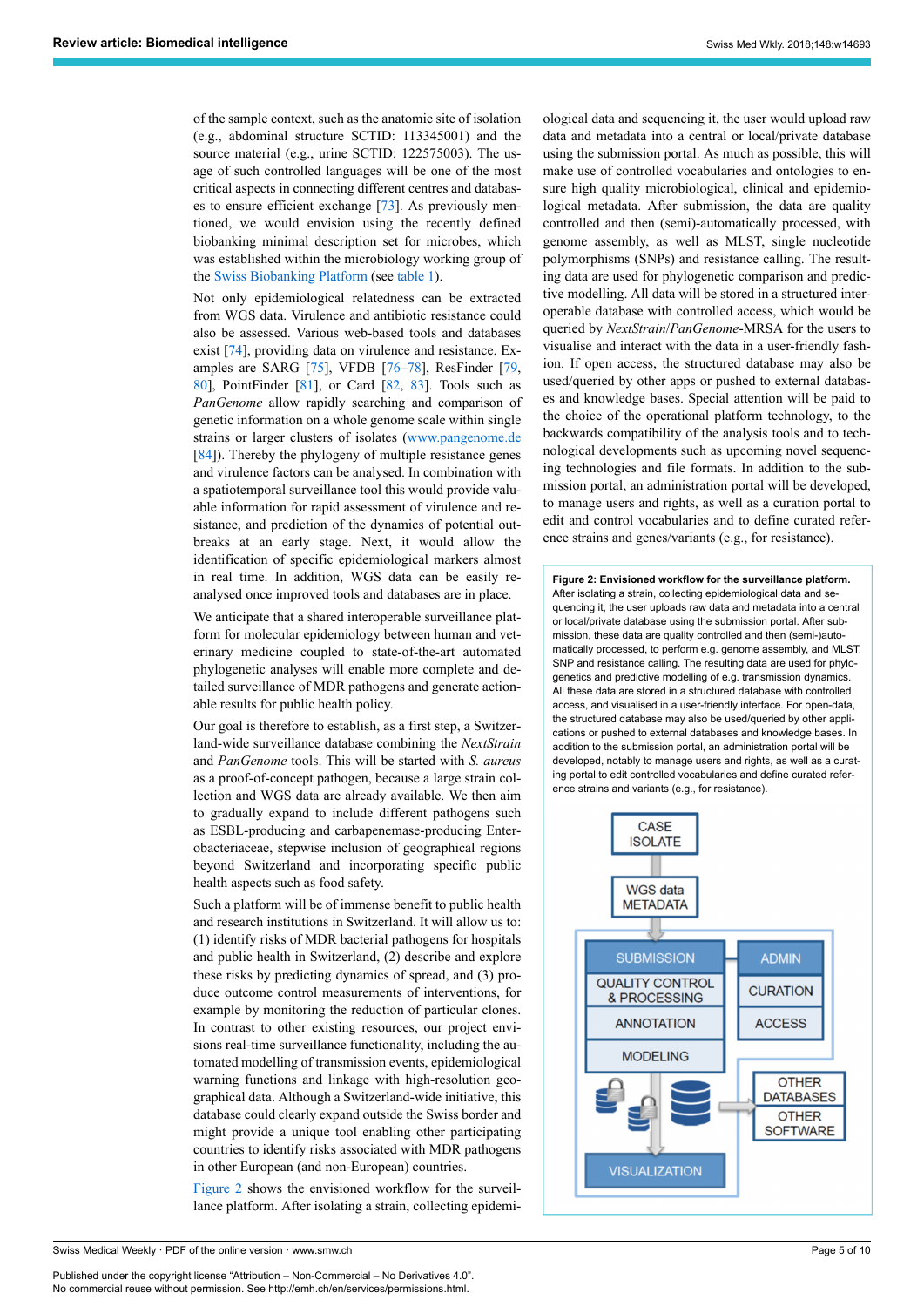# **Ethical considerations regarding epidemiological surveillance**

The ethical framework and, especially, crises regarding the standard of care in disease outbreaks and pandemics are increasingly discussed in the literature [\[85](#page-8-10)]. The recent Ebola virus outbreak in West Africa [\[86](#page-8-11), [87](#page-8-12)] and the global spread of Zika virus [[88\]](#page-8-14) have raised a series of ethical questions about outbreak preparedness and control.

From an individual's point of view, ethical and patient privacy aspects need to be considered in the collection and analysis of clinical and epidemiological patient data and molecular typing of pathogens. Switzerland participates in the Nagoya protocol and the declaration of Taipei of the World Medical Association [\(www.bafu.admin.ch](https://www.bafu.admin.ch/bafu/de/home.html) und [www.wma.net\)](https://www.wma.net/policies-post/wma-declaration-of-helsinki-ethical-principles-for-medical-research-involving-human-subjects/). In addition, the collection and use of data for research is regulated via the Human Research Act ([www.swissethics.ch](https://www.swissethics.ch/)). These regulations define how patient-related data can be accessed and analysed. Detailed geo-referencing data has to be protected to reduce the chance of identifying a single individual hospital. However, public health specialists should be able to access data in the case of epidemic danger for a larger population.

From a societal point of view, the transmission and spread of resistant and virulent pathogens have to be controlled at an early stage [[89\]](#page-8-24). Various stakeholder interests create a broad range of needs ranging from quality control in local hospitals to nationwide public health aspects. Although the purpose of an epidemiological surveillance database has to be focused on data sharing, the requirements of individual data protection and public health focusing on the potential impact of MDR and virulent pathogens have to be carefully analysed and discussed [[90\]](#page-8-25).

From the scientist's perspective, interoperable databases collecting pathogen sequencing data allow prospective and retrospective data analysis using state-of-the-art bioinformatic methods. By design, molecular surveillance platforms are multicentric and offer a broad geographic coverage. Publically funded research institutions should aim for open access publications and should be willing to share raw experimental data. Since in the past single bacterial or fungal isolates have been claimed as the "property" of the collecting institution, in some centres collaborative work with such isolates has been regulated by material transfer agreements. In order to protect the intellectual property of the participating institutions and scientists, data exchange and publication policies for work derived from a common interoperable molecular surveillance platform has to be discussed, in a contractual framework where necessary. However, a global cultural change regarding data ownership as more society focused is ongoing. In cases of a public health interest, such as an outbreak, transparent data sharing would be a crucial element to stop further spreading of a virulent pathogen.

Resulting requirements on data safety and data granularity should be reflected in the architecture of a molecular surveillance platform. For example, (1) the surveillance platform should be accessible only via secured logins; (2) only encoded data should be entered; (3) the patients informed or general consent could be added into such a database; (4) data access to sensitive information could be restricted to specific user profiles, such as clinical microbiology, public health, research, hospital epidemiology; (5) data access for research should only be provided on ethical approval of a study; (6) a governance board could be introduced to reflect different stakeholder perspectives; and (7) the geographic resolution of data should be reduced, for example from place of living to a larger geographic area such as a city district, when patient anonymity can be compromised.

#### **Scientific significance of shared molecular surveillance data.**

The developed platform will allow exchanging of relevant molecular epidemiological data, thereby enabling a One Health surveillance system for the transmission of data on MDR pathogens of different species and environments. Although mainly focusing on MDR pathogens, susceptible strains will also be included to give some background controls and to potentially investigate other aspects, such as specific gene transmission. The detailed information on relevant strains would be interesting for various stakeholders:

- 1. Human and veterinary microbiologists could better understand transmission routes and develop new prevention strategies at the most critical cross-points.
- 2. Public health authorities would have a nearly real-time surveillance tool for a detailed assessment and tracking of single strains but also large scale outbreaks.
- 3. Hospital epidemiologists, infection control specialists and clinicians could connect outbreaks to potential sources inside and outside of hospitals.
- 4. Regulatory agencies could link potential contaminated products to improve patient safety.
- 5. Basic researchers could access the database and use the available WGS data to develop more complex transmission models, which go beyond an automated surveillance.

The establishment of a Switzerland-wide, scalable and flexible platform for molecular epidemiology would allow monitoring of different MDR pathogens in near real-time. Importantly, combining animal, food, human and environmental isolates with geographic and phylogenic data will allow the exchange rates between different hosts to be modelled. As a first step, our interdisciplinary group will develop and test a prototype and implement a production version for a prospective evaluation period. Special attention will be devoted to ensuring that genomes can also be analysed in a global context by comparison with existing databases such as BIGSdb, potentially contributing to global monitoring of MDR pathogens. In a next step, additional MDR pathogens would be added to this database after a final improvement phase and consultation with additional diagnostic divisions at the university hospitals and in the private sector.

Such a platform covers a series of important aspects: (1) knowledge gain regarding transmission events between humans and animals, which will allow the identification of critical nodes in the network and thus help the development of improved and better targeted screening strategies and reduce the overall burden of MDR pathogens; (2) generation of the first molecular epidemiological surveillance database for Switzerland, linking the key players in the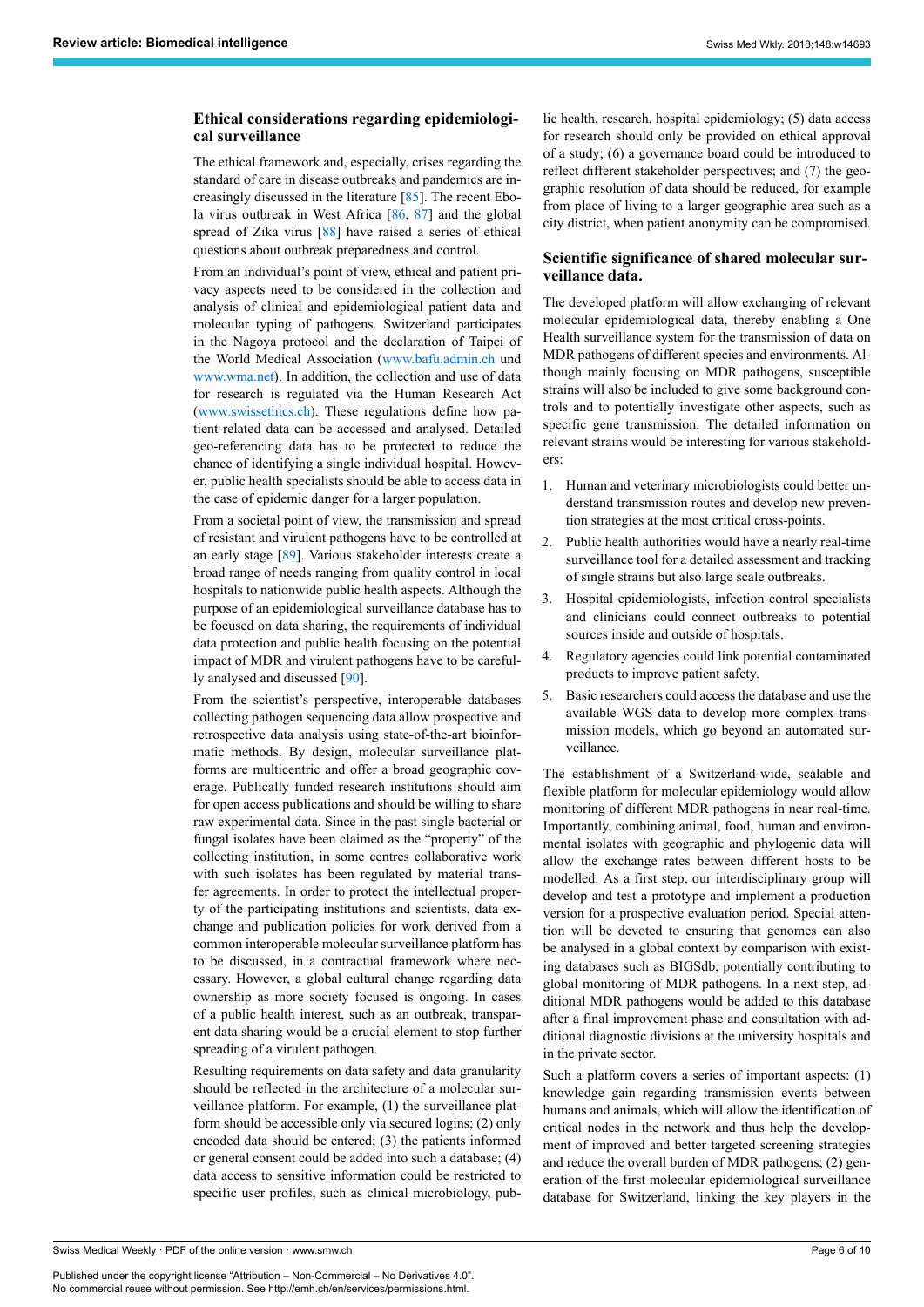<span id="page-6-8"></span>field; (3) public health institutions will have a high-quality, near real-time surveillance tool for highly pathogenic and multidrug-resistant bacteria; (4) general public awareness about transmission events between compartments will be raised; and (5) due to the high interest of all involved institutions in such a platform, there is a very high potential to develop it into a sustainable tool for future epidemiological surveillance.

<span id="page-6-10"></span><span id="page-6-9"></span>A common shared database infrastructure, which allows modelling of spatiotemporal distribution of a pathogen is a key missing element across European countries including Switzerland [[49\]](#page-7-4) and our initiative aims at filling this gap.

<span id="page-6-12"></span><span id="page-6-11"></span>Thanks to this article, we hope to encourage a number of federal and public health institutions and researchers to join [our initiative](http://www.spsp.ch/) in order to make a unique, large and useful platform for MDR bacteria tracking and to study the evolution and the spread of these major public health threats.

#### **Financial disclosure**

<span id="page-6-13"></span>GG, DB, JS, IX, RN, VP, and AE have received a research grant of the Swiss National Science Foundation in the NRP72 program (SNF Grant Nr. 407240\_177504 / 1) entitled "Development of a Swiss surveillance database for molecular epidemiology of multi-drug resistant pathogens".

#### <span id="page-6-14"></span>**Potential competing interests**

No conflict of interest has been declared.

#### <span id="page-6-15"></span><span id="page-6-0"></span>**References:**

- 1 O'Neill J, et al. Tackling drug-resistant infections globally: Final report and recommendations. London: Wellcome Trust, HM government; 2016.
- <span id="page-6-16"></span><span id="page-6-1"></span>2 Grundmann H, Glasner C, Albiger B, Aanensen DM, Tomlinson CT, Andrasević AT, et al.; European Survey of Carbapenemase-Producing Enterobacteriaceae (EuSCAPE) Working Group. Occurrence of carbapenemase-producing Klebsiella pneumoniae and Escherichia coli in the European survey of carbapenemase-producing Enterobacteriaceae (EuSCAPE): a prospective, multinational study. Lancet Infect Dis. 2017;17(2):153–63. doi: [http://dx.doi.org/10.1016/](http://dx.doi.org/10.1016/S1473-3099(16)30257-2) [S1473-3099\(16\)30257-2.](http://dx.doi.org/10.1016/S1473-3099(16)30257-2) [PubMed.](http://www.ncbi.nlm.nih.gov/entrez/query.fcgi?cmd=Retrieve&db=PubMed&list_uids=27866944&dopt=Abstract)
- <span id="page-6-18"></span><span id="page-6-17"></span><span id="page-6-2"></span>3 Albiger B, Glasner C, Struelens MJ, Grundmann H, Monnet DL; European Survey of Carbapenemase-Producing Enterobacteriaceae (Eu-SCAPE) working group. Carbapenemase-producing Enterobacteriaceae in Europe: assessment by national experts from 38 countries, May 2015. Euro Surveill. 2015;20(45):30062. doi: [http://dx.doi.org/10.2807/](http://dx.doi.org/10.2807/1560-7917.ES.2015.20.45.30062) [1560-7917.ES.2015.20.45.30062](http://dx.doi.org/10.2807/1560-7917.ES.2015.20.45.30062). [PubMed.](http://www.ncbi.nlm.nih.gov/entrez/query.fcgi?cmd=Retrieve&db=PubMed&list_uids=26675038&dopt=Abstract)
- <span id="page-6-3"></span>4 Aramburu C, Harbarth S, Liassine N, Girard M, Gervaix A, Scherenzel J, et al. Community-acquired methicillin-resistant Staphylococcus aureus in Switzerland: first surveillance report. Euro Surveill. 2006;11(1):42–3. doi: [http://dx.doi.org/10.2807/esm.11.01.00594-en.](http://dx.doi.org/10.2807/esm.11.01.00594-en) [PubMed.](http://www.ncbi.nlm.nih.gov/entrez/query.fcgi?cmd=Retrieve&db=PubMed&list_uids=16484729&dopt=Abstract)
- <span id="page-6-19"></span>5 Boyce JM. Methicillin-resistant Staphylococcus aureus. Detection, epidemiology, and control measures. Infect Dis Clin North Am. 1989;3(4):901–13. [PubMed.](http://www.ncbi.nlm.nih.gov/entrez/query.fcgi?cmd=Retrieve&db=PubMed&list_uids=2687368&dopt=Abstract)
- <span id="page-6-4"></span>6 Moran GJ, Krishnadasan A, Gorwitz RJ, Fosheim GE, McDougal LK, Carey RB, et al.; EMERGEncy ID Net Study Group. Methicillin-resistant S. aureus infections among patients in the emergency department. N Engl J Med. 2006;355(7):666–74. doi: [http://dx.doi.org/10.1056/NEJ-](http://dx.doi.org/10.1056/NEJMoa055356)[Moa055356.](http://dx.doi.org/10.1056/NEJMoa055356) [PubMed.](http://www.ncbi.nlm.nih.gov/entrez/query.fcgi?cmd=Retrieve&db=PubMed&list_uids=16914702&dopt=Abstract)
- <span id="page-6-20"></span><span id="page-6-5"></span>7 Gijón M, Bellusci M, Petraitiene B, Noguera-Julian A, Zilinskaite V, Sanchez Moreno P, et al. Factors associated with severity in invasive community-acquired Staphylococcus aureus infections in children: a prospective European multicentre study. Clin Microbiol Infect. 2016;22(7):643.e1–6. doi: [http://dx.doi.org/10.1016/j.cmi.2016.04.004.](http://dx.doi.org/10.1016/j.cmi.2016.04.004) [PubMed.](http://www.ncbi.nlm.nih.gov/entrez/query.fcgi?cmd=Retrieve&db=PubMed&list_uids=27107685&dopt=Abstract)
- 8 Maeda M, Shoji H, Shirakura T, Takuma T, Ugajin K, Fukuchi K, et al. Analysis of Staphylococcal Toxins and Clinical Outcomes of Methicillin-Resistant Staphylococcus aureus Bacteremia. Biol Pharm Bull. 2016;39(7):1195–200. doi: [http://dx.doi.org/10.1248/bpb.b16-00255.](http://dx.doi.org/10.1248/bpb.b16-00255) [PubMed.](http://www.ncbi.nlm.nih.gov/entrez/query.fcgi?cmd=Retrieve&db=PubMed&list_uids=27374293&dopt=Abstract)
- 9 Rossi F, Diaz L, Wollam A, Panesso D, Zhou Y, Rincon S, et al. Transferable vancomycin resistance in a community-associated MRSA lin-

eage. N Engl J Med. 2014;370(16):1524–31. doi: [http://dx.doi.org/](http://dx.doi.org/10.1056/NEJMoa1303359) [10.1056/NEJMoa1303359.](http://dx.doi.org/10.1056/NEJMoa1303359) [PubMed.](http://www.ncbi.nlm.nih.gov/entrez/query.fcgi?cmd=Retrieve&db=PubMed&list_uids=24738669&dopt=Abstract)

- 10 Britt NS, Patel N, Shireman TI, El Atrouni WI, Horvat RT, Steed ME. Relationship between vancomycin tolerance and clinical outcomes in Staphylococcus aureus bacteraemia. J Antimicrob Chemother. 2017;72(2):535–42. doi: [http://dx.doi.org/10.1093/jac/dkw453.](http://dx.doi.org/10.1093/jac/dkw453) [PubMed](http://www.ncbi.nlm.nih.gov/entrez/query.fcgi?cmd=Retrieve&db=PubMed&list_uids=27999028&dopt=Abstract).
- 11 World Health Organization. Global action plan on antimicrobial resistance. Geneva: WHO Library Cataloguing-in-Publication Data; 2015.
- 12 Baier C, Ipaktchi R, Ebadi E, Limbourg A, Mett TR, Vogt PM, et al. A multimodal infection control concept in a burn intensive care unit lessons learnt from a meticillin-resistant Staphylococcus aureus outbreak. J Hosp Infect. 2018;98(2):127–33. doi: [http://dx.doi.org/10.1016/](http://dx.doi.org/10.1016/j.jhin.2017.07.023) [j.jhin.2017.07.023.](http://dx.doi.org/10.1016/j.jhin.2017.07.023) [PubMed](http://www.ncbi.nlm.nih.gov/entrez/query.fcgi?cmd=Retrieve&db=PubMed&list_uids=28756167&dopt=Abstract).
- 13 Olearo F, Albrich WC, Vernaz N, Harbarth S, Kronenberg A; Swiss Centre For Antibiotic Resistance Anresis. Staphylococcus aureus and methicillin resistance in Switzerland: regional differences and trends from 2004 to 2014. Swiss Med Wkly. 2016;146:. doi: [http://dx.doi.org/](http://dx.doi.org/10.4414/smw.2016.14339) [10.4414/smw.2016.14339](http://dx.doi.org/10.4414/smw.2016.14339). [PubMed](http://www.ncbi.nlm.nih.gov/entrez/query.fcgi?cmd=Retrieve&db=PubMed&list_uids=27631162&dopt=Abstract).
- 14 Bielicki JA, Cromwell DA, Johnson A, Planche T, Sharland M; ARPEC project. Surveillance of Gram-negative bacteria: impact of variation in current European laboratory reporting practice on apparent multidrug resistance prevalence in paediatric bloodstream isolates. Eur J Clin Microbiol Infect Dis. 2017;36(5):839–46. doi: [http://dx.doi.org/10.1007/](http://dx.doi.org/10.1007/s10096-016-2869-4) [s10096-016-2869-4](http://dx.doi.org/10.1007/s10096-016-2869-4). [PubMed.](http://www.ncbi.nlm.nih.gov/entrez/query.fcgi?cmd=Retrieve&db=PubMed&list_uids=28025699&dopt=Abstract)
- 15 Freeman R, Ironmonger D, Puleston R, Hopkins KL, Welfare W, Hope R, et al. Enhanced surveillance of carbapenemase-producing Gram-negative bacteria to support national and international prevention and control efforts. Clin Microbiol Infect. 2016;22(10):896–7. doi: [http://dx.doi.org/10.1016/j.cmi.2016.07.020.](http://dx.doi.org/10.1016/j.cmi.2016.07.020) [PubMed](http://www.ncbi.nlm.nih.gov/entrez/query.fcgi?cmd=Retrieve&db=PubMed&list_uids=27475742&dopt=Abstract).
- 16 Egli A, Schmid H, Kuenzli E, Widmer AF, Battegay M, Plagge H, et al. Association of daptomycin use with resistance development in Enterococcus faecium bacteraemia-a 7-year individual and population-based analysis. Clin Microbiol Infect. 2017;23(2):118.e1–7. doi: [http://dx.doi.org/10.1016/j.cmi.2016.10.003.](http://dx.doi.org/10.1016/j.cmi.2016.10.003) [PubMed](http://www.ncbi.nlm.nih.gov/entrez/query.fcgi?cmd=Retrieve&db=PubMed&list_uids=27746397&dopt=Abstract).
- 17 Ruppé E, Olearo F, Pires D, Baud D, Renzi G, Cherkaoui A, et al. Clonal or not clonal? Investigating hospital outbreaks of KPC-producing Klebsiella pneumoniae with whole-genome sequencing. Clin Microbiol Infect. 2017;23(7):470–5. doi: [http://dx.doi.org/10.1016/](http://dx.doi.org/10.1016/j.cmi.2017.01.015) [j.cmi.2017.01.015](http://dx.doi.org/10.1016/j.cmi.2017.01.015). [PubMed.](http://www.ncbi.nlm.nih.gov/entrez/query.fcgi?cmd=Retrieve&db=PubMed&list_uids=28143787&dopt=Abstract)
- 18 Kraemer JG, Pires J, Kueffer M, Semaani E, Endimiani A, Hilty M, et al. Prevalence of extended-spectrum β-lactamase-producing Enterobacteriaceae and Methicillin-Resistant Staphylococcus aureus in pig farms in Switzerland. Sci Total Environ. 2017;603-604:401–5. doi: <http://dx.doi.org/10.1016/j.scitotenv.2017.06.110>. [PubMed.](http://www.ncbi.nlm.nih.gov/entrez/query.fcgi?cmd=Retrieve&db=PubMed&list_uids=28636975&dopt=Abstract)
- 19 Seiffert SN, Hilty M, Perreten V, Endimiani A. Extended-spectrum cephalosporin-resistant Gram-negative organisms in livestock: an emerging problem for human health? Drug Resist Updat. 2013;16(1-2):22–45. doi: [http://dx.doi.org/10.1016/j.drup.2012.12.001.](http://dx.doi.org/10.1016/j.drup.2012.12.001) [PubMed](http://www.ncbi.nlm.nih.gov/entrez/query.fcgi?cmd=Retrieve&db=PubMed&list_uids=23395305&dopt=Abstract).
- 20 Hindermann D, Gopinath G, Chase H, Negrete F, Althaus D, Zurfluh K, et al. *Salmonella enterica* serovar Infantis from Food and Human Infections, Switzerland, 2010-2015: Poultry-Related Multidrug Resistant Clones and an Emerging ESBL Producing Clonal Lineage. Front Microbiol. 2017;8:1322. doi: [http://dx.doi.org/10.3389/fmicb.2017.01322.](http://dx.doi.org/10.3389/fmicb.2017.01322) [PubMed](http://www.ncbi.nlm.nih.gov/entrez/query.fcgi?cmd=Retrieve&db=PubMed&list_uids=28751886&dopt=Abstract).
- 21 Lahti E, Löfdahl M, Ågren J, Hansson I, Olsson Engvall E. Confirmation of a Campylobacteriosis Outbreak Associated with Chicken Liver Pâté Using PFGE and WGS. Zoonoses Public Health. 2017;64(1):14–20. doi: [http://dx.doi.org/10.1111/zph.12272.](http://dx.doi.org/10.1111/zph.12272) [PubMed.](http://www.ncbi.nlm.nih.gov/entrez/query.fcgi?cmd=Retrieve&db=PubMed&list_uids=27334628&dopt=Abstract)
- 22 Davis GS, Waits K, Nordstrom L, Weaver B, Aziz M, Gauld L, et al. Intermingled Klebsiella pneumoniae Populations Between Retail Meats and Human Urinary Tract Infections. Clin Infect Dis. 2015;61(6):892–9. doi: <http://dx.doi.org/10.1093/cid/civ428>. [PubMed.](http://www.ncbi.nlm.nih.gov/entrez/query.fcgi?cmd=Retrieve&db=PubMed&list_uids=26206847&dopt=Abstract)
- 23 Paterson GK, Harrison EM, Craven EF, Petersen A, Larsen AR, Ellington MJ, et al. Incidence and characterisation of methicillin-resistant Staphylococcus aureus (MRSA) from nasal colonisation in participants attending a cattle veterinary conference in the UK. PLoS One. 2013;8(7):. doi: [http://dx.doi.org/10.1371/journal.pone.0068463.](http://dx.doi.org/10.1371/journal.pone.0068463) [PubMed](http://www.ncbi.nlm.nih.gov/entrez/query.fcgi?cmd=Retrieve&db=PubMed&list_uids=23869220&dopt=Abstract).
- 24 Doulgeraki AI, Di Ciccio P, Ianieri A, Nychas GE. Methicillin-resistant food-related Staphylococcus aureus: a review of current knowledge and biofilm formation for future studies and applications. Res Microbiol. 2017;168(1):1–15. doi: [http://dx.doi.org/10.1016/j.resmic.2016.08.001.](http://dx.doi.org/10.1016/j.resmic.2016.08.001) [PubMed](http://www.ncbi.nlm.nih.gov/entrez/query.fcgi?cmd=Retrieve&db=PubMed&list_uids=27542729&dopt=Abstract).
- 25 Laaksonen S, Oksanen A, Julmi J, Zweifel C, Fredriksson-Ahomaa M, Stephan R. Presence of foodborne pathogens, extended-spectrum β-lactamase -producing Enterobacteriaceae, and methicillin-resistant Staphylococcus aureus in slaughtered reindeer in northern Finland and Norway.

<span id="page-6-21"></span><span id="page-6-7"></span><span id="page-6-6"></span>Swiss Medical Weekly · PDF of the online version · www.smw.ch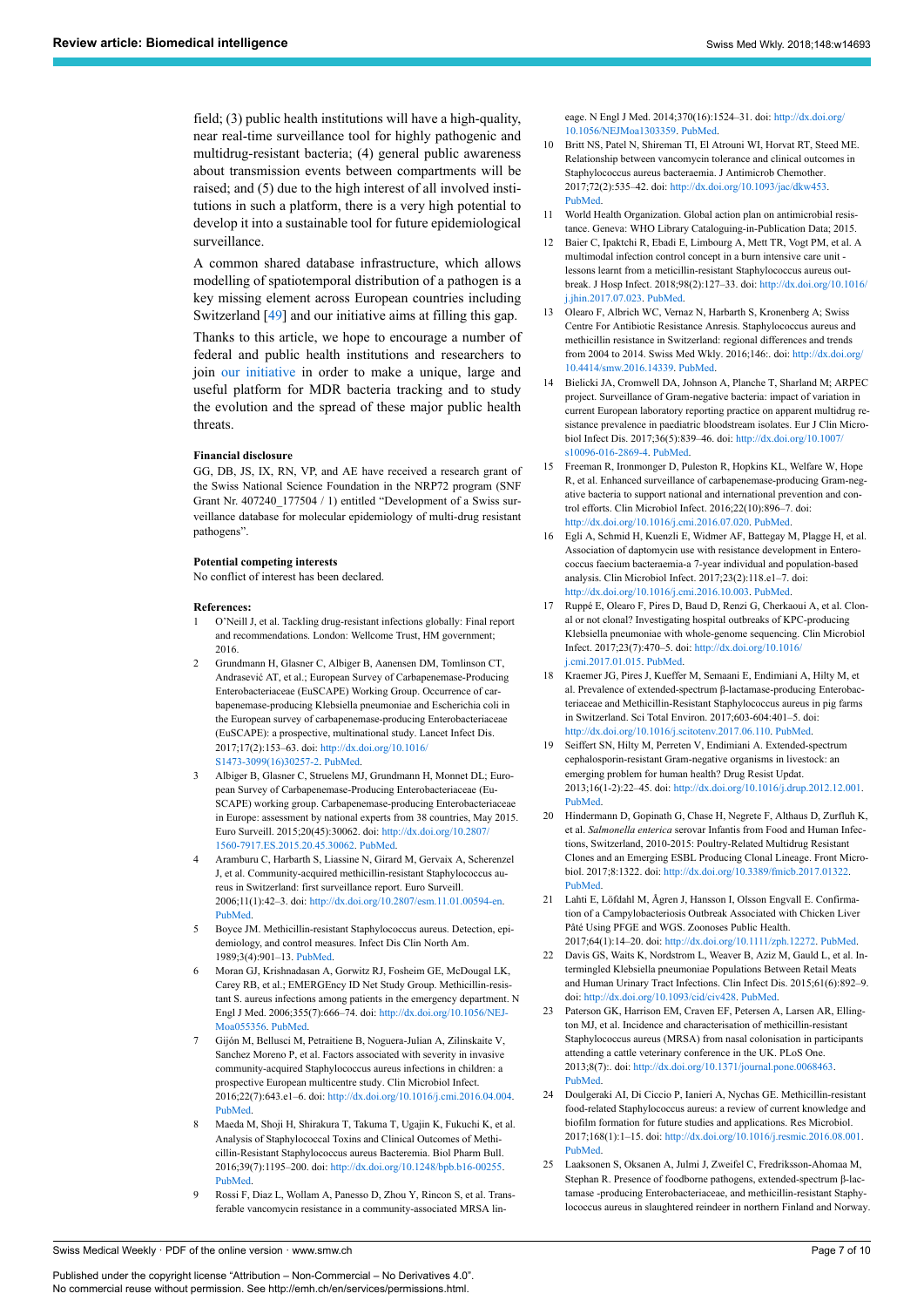Acta Vet Scand. 2017;59(1):2. doi: [http://dx.doi.org/10.1186/](http://dx.doi.org/10.1186/s13028-016-0272-x) [s13028-016-0272-x](http://dx.doi.org/10.1186/s13028-016-0272-x). [PubMed](http://www.ncbi.nlm.nih.gov/entrez/query.fcgi?cmd=Retrieve&db=PubMed&list_uids=28049493&dopt=Abstract).

- <span id="page-7-0"></span>26 Osman K, Badr J, Al-Maary KS, Moussa IM, Hessain AM, Girah ZM, et al. Prevalence of the Antibiotic Resistance Genes in Coagulase-Positive-and Negative-*Staphylococcus* in Chicken Meat Retailed to Consumers. Front Microbiol. 2016;7:1846. doi: [http://dx.doi.org/10.3389/](http://dx.doi.org/10.3389/fmicb.2016.01846) [fmicb.2016.01846](http://dx.doi.org/10.3389/fmicb.2016.01846). [PubMed.](http://www.ncbi.nlm.nih.gov/entrez/query.fcgi?cmd=Retrieve&db=PubMed&list_uids=27920760&dopt=Abstract)
- <span id="page-7-10"></span><span id="page-7-1"></span>27 Revez J, Espinosa L, Albiger B, Leitmeyer KC, Struelens MJ; ECDC National Microbiology Focal Points and Experts Group. Survey on the Use of Whole-Genome Sequencing for Infectious Diseases Surveillance: Rapid Expansion of European National Capacities, 2015-2016. Front Public Health. 2017;5:347. doi: [http://dx.doi.org/10.3389/](http://dx.doi.org/10.3389/fpubh.2017.00347) [fpubh.2017.00347](http://dx.doi.org/10.3389/fpubh.2017.00347). [PubMed.](http://www.ncbi.nlm.nih.gov/entrez/query.fcgi?cmd=Retrieve&db=PubMed&list_uids=29326921&dopt=Abstract)
- <span id="page-7-11"></span><span id="page-7-2"></span>28 Sabat AJ, Budimir A, Nashev D, Sá-Leão R, van Dijl J, Laurent F, et al.; ESCMID Study Group of Epidemiological Markers (ESGEM). Overview of molecular typing methods for outbreak detection and epidemiological surveillance. Euro Surveill. 2013;18(4):20380. doi: <http://dx.doi.org/10.2807/ese.18.04.20380-en>. [PubMed](http://www.ncbi.nlm.nih.gov/entrez/query.fcgi?cmd=Retrieve&db=PubMed&list_uids=23369389&dopt=Abstract).
- <span id="page-7-12"></span><span id="page-7-3"></span>29 Crowe SJ, Bottichio L, Shade LN, Whitney BM, Corral N, Melius B, et al. Shiga Toxin-Producing E. coli Infections Associated with Flour. N Engl J Med. 2017;377(21):2036–43. doi: [http://dx.doi.org/10.1056/NEJ-](http://dx.doi.org/10.1056/NEJMoa1615910)[Moa1615910.](http://dx.doi.org/10.1056/NEJMoa1615910) [PubMed](http://www.ncbi.nlm.nih.gov/entrez/query.fcgi?cmd=Retrieve&db=PubMed&list_uids=29166238&dopt=Abstract).
- <span id="page-7-13"></span>30 Fischer J, Hille K, Ruddat I, Mellmann A, Köck R, Kreienbrock L. Simultaneous occurrence of MRSA and ESBL-producing Enterobacteriaceae on pig farms and in nasal and stool samples from farmers. Vet Microbiol. 2017;200:107–13. doi: [http://dx.doi.org/10.1016/](http://dx.doi.org/10.1016/j.vetmic.2016.05.021) [j.vetmic.2016.05.021](http://dx.doi.org/10.1016/j.vetmic.2016.05.021). [PubMed.](http://www.ncbi.nlm.nih.gov/entrez/query.fcgi?cmd=Retrieve&db=PubMed&list_uids=27328620&dopt=Abstract)
- 31 Ford L, Carter GP, Wang Q, Seemann T, Sintchenko V, Glass K, et al. Incorporating Whole-Genome Sequencing into Public Health Surveillance: Lessons from Prospective Sequencing of Salmonella Typhimurium in Australia. Foodborne Pathog Dis. 2018;15(3):161–7. doi: [http://dx.doi.org/10.1089/fpd.2017.2352.](http://dx.doi.org/10.1089/fpd.2017.2352) [PubMed.](http://www.ncbi.nlm.nih.gov/entrez/query.fcgi?cmd=Retrieve&db=PubMed&list_uids=29336594&dopt=Abstract)
- <span id="page-7-14"></span>32 Timms VJ, Rockett R, Bachmann NL, Martinez E, Wang Q, Chen SC, et al. Genome Sequencing Links Persistent Outbreak of Legionellosis in Sydney (New South Wales, Australia) to an Emerging Clone of Legionella pneumophila Sequence Type 211. Appl Environ Microbiol. 2018;84(5):. doi: <http://dx.doi.org/10.1128/AEM.02020-17>. [PubMed](http://www.ncbi.nlm.nih.gov/entrez/query.fcgi?cmd=Retrieve&db=PubMed&list_uids=29247056&dopt=Abstract).
- <span id="page-7-15"></span><span id="page-7-4"></span>33 Waldram A, Dolan G, Ashton PM, Jenkins C, Dallman TJ. Epidemiological analysis of Salmonella clusters identified by whole genome sequencing, England and Wales 2014. Food Microbiol. 2018;71:39–45. doi: <http://dx.doi.org/10.1016/j.fm.2017.02.012>. [PubMed](http://www.ncbi.nlm.nih.gov/entrez/query.fcgi?cmd=Retrieve&db=PubMed&list_uids=29366467&dopt=Abstract).
- <span id="page-7-16"></span><span id="page-7-5"></span>34 Oberle M, Wohlwend N, Jonas D, Maurer FP, Jost G, Tschudin-Sutter S, et al. The Technical and Biological Reproducibility of Matrix-Assisted Laser Desorption Ionization-Time of Flight Mass Spectrometry (MAL-DI-TOF MS) Based Typing: Employment of Bioinformatics in a Multicenter Study. PLoS One. 2016;11(10):. doi: [http://dx.doi.org/10.1371/](http://dx.doi.org/10.1371/journal.pone.0164260) [journal.pone.0164260](http://dx.doi.org/10.1371/journal.pone.0164260). [PubMed](http://www.ncbi.nlm.nih.gov/entrez/query.fcgi?cmd=Retrieve&db=PubMed&list_uids=27798637&dopt=Abstract).
- <span id="page-7-17"></span><span id="page-7-6"></span>35 Besser J, Carleton HA, Gerner-Smidt P, Lindsey RL, Trees E. Next-generation sequencing technologies and their application to the study and control of bacterial infections. Clin Microbiol Infect. 2018;24(4):335–41. doi: <http://dx.doi.org/10.1016/j.cmi.2017.10.013>. [PubMed.](http://www.ncbi.nlm.nih.gov/entrez/query.fcgi?cmd=Retrieve&db=PubMed&list_uids=29074157&dopt=Abstract)
- <span id="page-7-18"></span><span id="page-7-7"></span>36 van Belkum A, Tassios PT, Dijkshoorn L, Haeggman S, Cookson B, Fry NK, et al.; European Society of Clinical Microbiology and Infectious Diseases (ESCMID) Study Group on Epidemiological Markers (ES-GEM). Guidelines for the validation and application of typing methods for use in bacterial epidemiology. Clin Microbiol Infect. 2007;13(Suppl 3):1–46. doi: [http://dx.doi.org/10.1111/j.1469-0691.2007.01786.x.](http://dx.doi.org/10.1111/j.1469-0691.2007.01786.x) [PubMed.](http://www.ncbi.nlm.nih.gov/entrez/query.fcgi?cmd=Retrieve&db=PubMed&list_uids=17716294&dopt=Abstract)
- <span id="page-7-19"></span>37 Köser CU, Ellington MJ, Cartwright EJ, Gillespie SH, Brown NM, Farrington M, et al. Routine use of microbial whole genome sequencing in diagnostic and public health microbiology. PLoS Pathog. 2012;8(8):. doi: <http://dx.doi.org/10.1371/journal.ppat.1002824>. [PubMed.](http://www.ncbi.nlm.nih.gov/entrez/query.fcgi?cmd=Retrieve&db=PubMed&list_uids=22876174&dopt=Abstract)
- <span id="page-7-20"></span>38 Reuter S, Ellington MJ, Cartwright EJ, Köser CU, Török ME, Gouliouris T, et al. Rapid bacterial whole-genome sequencing to enhance diagnostic and public health microbiology. JAMA Intern Med. 2013;173(15):1397–404. doi: [http://dx.doi.org/10.1001/jamaintern](http://dx.doi.org/10.1001/jamainternmed.2013.7734)[med.2013.7734.](http://dx.doi.org/10.1001/jamainternmed.2013.7734) [PubMed](http://www.ncbi.nlm.nih.gov/entrez/query.fcgi?cmd=Retrieve&db=PubMed&list_uids=23857503&dopt=Abstract).
- <span id="page-7-21"></span>39 Struelens MJ, Brisse S. From molecular to genomic epidemiology: transforming surveillance and control of infectious diseases. Euro Surveill. 2013;18(4):20386. doi: [http://dx.doi.org/10.2807/](http://dx.doi.org/10.2807/ese.18.04.20386-en) [ese.18.04.20386-en.](http://dx.doi.org/10.2807/ese.18.04.20386-en) [PubMed.](http://www.ncbi.nlm.nih.gov/entrez/query.fcgi?cmd=Retrieve&db=PubMed&list_uids=23369387&dopt=Abstract)
- 40 Chattaway MA, Schaefer U, Tewolde R, Dallman TJ, Jenkins C. Identification of Escherichia coli and Shigella Species from Whole-Genome Sequences. J Clin Microbiol. 2017;55(2):616–23. doi: [http://dx.doi.org/](http://dx.doi.org/10.1128/JCM.01790-16) [10.1128/JCM.01790-16](http://dx.doi.org/10.1128/JCM.01790-16). [PubMed](http://www.ncbi.nlm.nih.gov/entrez/query.fcgi?cmd=Retrieve&db=PubMed&list_uids=27974538&dopt=Abstract).
- 41 Meinel DM, Kuehl R, Zbinden R, Boskova V, Garzoni C, Fadini D, et al. Outbreak investigation for toxigenic Corynebacterium diphtheriae wound infections in refugees from Northeast Africa and Syria in

Switzerland and Germany by whole genome sequencing. Clin Microbiol Infect. 2016;22(12):1003.e1–8. doi: [http://dx.doi.org/10.1016/](http://dx.doi.org/10.1016/j.cmi.2016.08.010) [j.cmi.2016.08.010](http://dx.doi.org/10.1016/j.cmi.2016.08.010). [PubMed.](http://www.ncbi.nlm.nih.gov/entrez/query.fcgi?cmd=Retrieve&db=PubMed&list_uids=27585943&dopt=Abstract)

- 42 Piso RJ, Käch R, Pop R, Zillig D, Schibli U, Bassetti S, et al. A Cross-Sectional Study of Colonization Rates with Methicillin-Resistant Staphylococcus aureus (MRSA) and Extended-Spectrum Beta-Lactamase (ESBL) and Carbapenemase-Producing Enterobacteriaceae in Four Swiss Refugee Centres. PLoS One. 2017;12(1):. doi: [http://dx.doi.org/](http://dx.doi.org/10.1371/journal.pone.0170251) [10.1371/journal.pone.0170251](http://dx.doi.org/10.1371/journal.pone.0170251). [PubMed.](http://www.ncbi.nlm.nih.gov/entrez/query.fcgi?cmd=Retrieve&db=PubMed&list_uids=28085966&dopt=Abstract)
- 43 Sommerstein R, Führer U, Lo Priore E, Casanova C, Meinel DM, Seth-Smith HM, et al.; On Behalf Of Anresis; On Behalf Of Swissnoso. *Burkholderia stabilis* outbreak associated with contaminated commercially-available washing gloves, Switzerland, May 2015 to August 2016. Euro Surveill. 2017;22(49). doi: [http://dx.doi.org/10.2807/](http://dx.doi.org/10.2807/1560-7917.ES.2017.22.49.17-00213) [1560-7917.ES.2017.22.49.17-00213.](http://dx.doi.org/10.2807/1560-7917.ES.2017.22.49.17-00213) [PubMed.](http://www.ncbi.nlm.nih.gov/entrez/query.fcgi?cmd=Retrieve&db=PubMed&list_uids=29233255&dopt=Abstract)
- 44 Gargis AS, Kalman L, Bick DP, da Silva C, Dimmock DP, Funke BH, et al. Good laboratory practice for clinical next-generation sequencing informatics pipelines. Nat Biotechnol. 2015;33(7):689–93. doi: [http://dx.doi.org/10.1038/nbt.3237.](http://dx.doi.org/10.1038/nbt.3237) [PubMed.](http://www.ncbi.nlm.nih.gov/entrez/query.fcgi?cmd=Retrieve&db=PubMed&list_uids=26154004&dopt=Abstract)
- 45 Gargis AS, Kalman L, Lubin IM. Assuring the Quality of Next-Generation Sequencing in Clinical Microbiology and Public Health Laboratories. J Clin Microbiol. 2016;54(12):2857–65. doi: [http://dx.doi.org/](http://dx.doi.org/10.1128/JCM.00949-16) [10.1128/JCM.00949-16.](http://dx.doi.org/10.1128/JCM.00949-16) [PubMed.](http://www.ncbi.nlm.nih.gov/entrez/query.fcgi?cmd=Retrieve&db=PubMed&list_uids=27510831&dopt=Abstract)
- 46 McNerney R, Clark TG, Campino S, Rodrigues C, Dolinger D, Smith L, et al. Removing the bottleneck in whole genome sequencing of Mycobacterium tuberculosis for rapid drug resistance analysis: a call to action. Int J Infect Dis. 2017;56:130–5. doi: [http://dx.doi.org/10.1016/](http://dx.doi.org/10.1016/j.ijid.2016.11.422) [j.ijid.2016.11.422](http://dx.doi.org/10.1016/j.ijid.2016.11.422). [PubMed](http://www.ncbi.nlm.nih.gov/entrez/query.fcgi?cmd=Retrieve&db=PubMed&list_uids=27986491&dopt=Abstract).
- 47 Sjödin A, Broman T, Melefors Ö, Andersson G, Rasmusson B, Knutsson R, et al. The need for high-quality whole-genome sequence databases in microbial forensics. Biosecur Bioterror. 2013;11(S1, Suppl 1):S78–86. doi: <http://dx.doi.org/10.1089/bsp.2013.0007>. [PubMed](http://www.ncbi.nlm.nih.gov/entrez/query.fcgi?cmd=Retrieve&db=PubMed&list_uids=23971825&dopt=Abstract).
- 48 Mellmann A, Bletz S, Böking T, Kipp F, Becker K, Schultes A, et al. Real-Time Genome Sequencing of Resistant Bacteria Provides Precision Infection Control in an Institutional Setting. J Clin Microbiol. 2016;54(12):2874–81. doi: [http://dx.doi.org/10.1128/JCM.00790-16.](http://dx.doi.org/10.1128/JCM.00790-16) [PubMed](http://www.ncbi.nlm.nih.gov/entrez/query.fcgi?cmd=Retrieve&db=PubMed&list_uids=27558178&dopt=Abstract).
- 49 Struelens M, et al. (ed ECDC) 1-14 (ECDC, Stockholm, 2016).
- 50 Agodi A, Auxilia F, Barchitta M, Brusaferro S, D'Errico MM, Montagna MT, et al.; SPIN-UTI network of the GISIOWorking Group of the Italian Society of Hygiene, Preventive Medicine and Public Health (SItI). Antibiotic consumption and resistance: results of the SPIN-UTI project of the GISIO-SItI. Epidemiol Prev. 2015;39(4, Suppl 1):94–8. [PubMed](http://www.ncbi.nlm.nih.gov/entrez/query.fcgi?cmd=Retrieve&db=PubMed&list_uids=26499423&dopt=Abstract).
- 51 Conceição T, Diamantino F, Coelho C, de Lencastre H, Aires-de-Sousa M. Contamination of public buses with MRSA in Lisbon, Portugal: a possible transmission route of major MRSA clones within the community. PLoS One. 2013;8(11):. doi: [http://dx.doi.org/10.1371/jour](http://dx.doi.org/10.1371/journal.pone.0077812)[nal.pone.0077812.](http://dx.doi.org/10.1371/journal.pone.0077812) [PubMed.](http://www.ncbi.nlm.nih.gov/entrez/query.fcgi?cmd=Retrieve&db=PubMed&list_uids=24223124&dopt=Abstract)
- 52 Mortensen R, Christensen D, Hansen LB, Christensen JP, Andersen P, Dietrich J. Local Th17/IgA immunity correlate with protection against intranasal infection with Streptococcus pyogenes. PLoS One. 2017;12(4):. doi: <http://dx.doi.org/10.1371/journal.pone.0175707>. [PubMed](http://www.ncbi.nlm.nih.gov/entrez/query.fcgi?cmd=Retrieve&db=PubMed&list_uids=28414746&dopt=Abstract).
- 53 Turner RD, Chiu C, Churchyard GJ, Esmail H, Lewinsohn DM, Gandhi NR, et al. Tuberculosis Infectiousness and Host Susceptibility. J Infect Dis. 2017;216(suppl\_6):S636–43. doi: [http://dx.doi.org/10.1093/infdis/](http://dx.doi.org/10.1093/infdis/jix361) [jix361.](http://dx.doi.org/10.1093/infdis/jix361) [PubMed.](http://www.ncbi.nlm.nih.gov/entrez/query.fcgi?cmd=Retrieve&db=PubMed&list_uids=29112746&dopt=Abstract)
- 54 Islam MA, Islam M, Hasan R, Hossain MI, Nabi A, Rahman M, et al. Environmental Spread of New Delhi Metallo-β-Lactamase-1-Producing Multidrug-Resistant Bacteria in Dhaka, Bangladesh. Appl Environ Microbiol. 2017;83(15):. doi: <http://dx.doi.org/10.1128/AEM.00793-17>. [PubMed](http://www.ncbi.nlm.nih.gov/entrez/query.fcgi?cmd=Retrieve&db=PubMed&list_uids=28526792&dopt=Abstract).
- 55 Surette MD, Wright GD. Lessons from the Environmental Antibiotic Resistome. Annu Rev Microbiol. 2017;71(1):309–29. doi: <http://dx.doi.org/10.1146/annurev-micro-090816-093420>. [PubMed](http://www.ncbi.nlm.nih.gov/entrez/query.fcgi?cmd=Retrieve&db=PubMed&list_uids=28657887&dopt=Abstract).
- 56 Furness LE, Campbell A, Zhang L, Gaze WH, McDonald RA. Wild small mammals as sentinels for the environmental transmission of antimicrobial resistance. Environ Res. 2017;154:28–34. doi: <http://dx.doi.org/10.1016/j.envres.2016.12.014>. [PubMed.](http://www.ncbi.nlm.nih.gov/entrez/query.fcgi?cmd=Retrieve&db=PubMed&list_uids=28013185&dopt=Abstract)
- 57 Parker D, Sniatynski MK, Mandrusiak D, Rubin JE. Extended-spectrum β-lactamase producing Escherichia coli isolated from wild birds in Saskatoon, Canada. Lett Appl Microbiol. 2016;63(1):11–5. doi: [http://dx.doi.org/10.1111/lam.12589.](http://dx.doi.org/10.1111/lam.12589) [PubMed.](http://www.ncbi.nlm.nih.gov/entrez/query.fcgi?cmd=Retrieve&db=PubMed&list_uids=27214496&dopt=Abstract)
- 58 Marques C, Belas A, Franco A, Aboim C, Gama LT, Pomba C. Increase in antimicrobial resistance and emergence of major international highrisk clonal lineages in dogs and cats with urinary tract infection: 16 year retrospective study. J Antimicrob Chemother. 2018;73(2):377–84. doi: [http://dx.doi.org/10.1093/jac/dkx401.](http://dx.doi.org/10.1093/jac/dkx401) [PubMed.](http://www.ncbi.nlm.nih.gov/entrez/query.fcgi?cmd=Retrieve&db=PubMed&list_uids=29136156&dopt=Abstract)

<span id="page-7-22"></span><span id="page-7-9"></span><span id="page-7-8"></span>Swiss Medical Weekly · PDF of the online version · www.smw.ch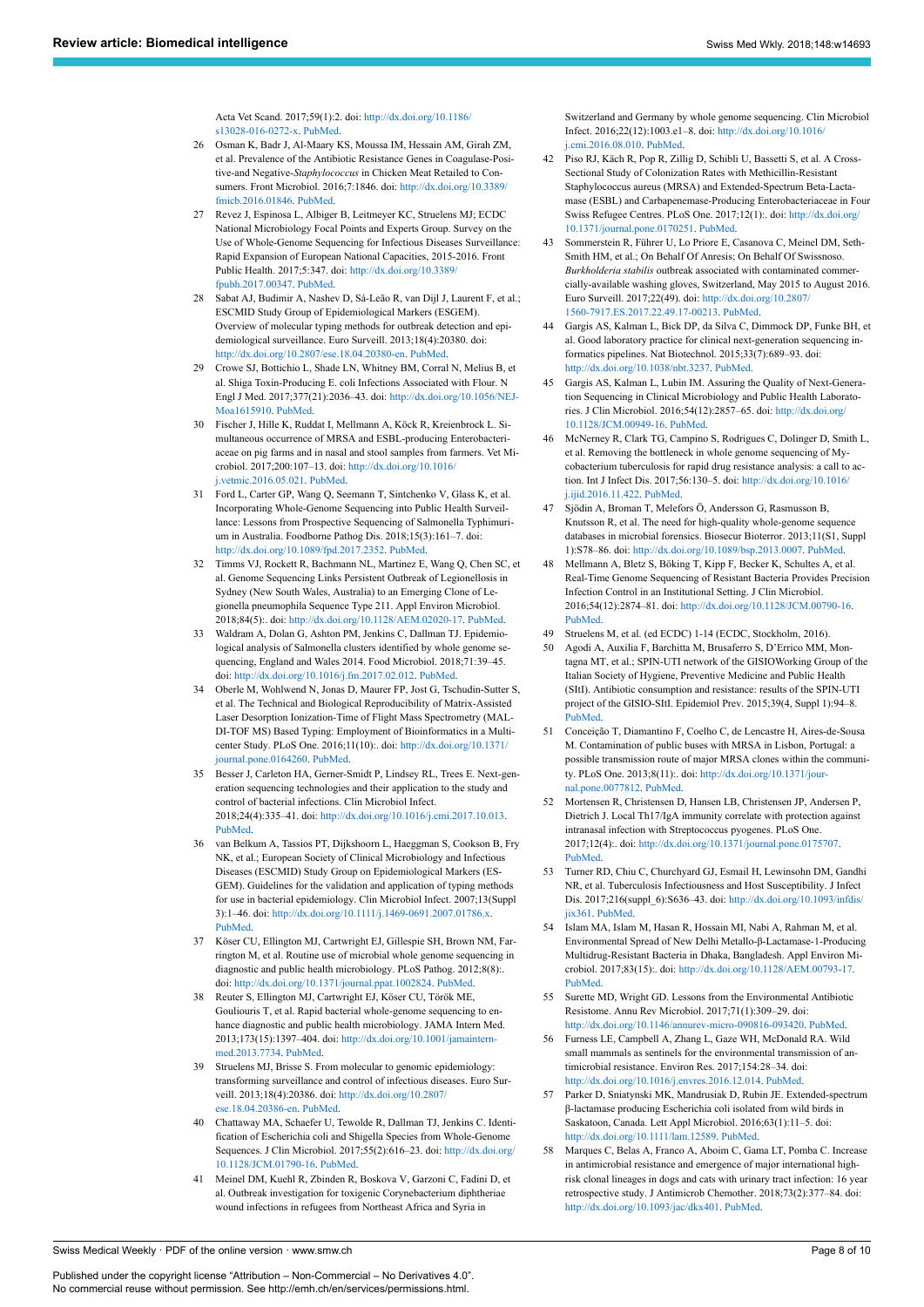- <span id="page-8-0"></span>59 Afset JE, Larssen KW, Bergh K, Larkeryd A, Sjodin A, Johansson A, et al. Phylogeographical pattern of Francisella tularensis in a nationwide outbreak of tularaemia in Norway, 2011. Euro Surveill. 2015;20(19):9–14. doi: [http://dx.doi.org/10.2807/](http://dx.doi.org/10.2807/1560-7917.ES2015.20.19.21125) [1560-7917.ES2015.20.19.21125](http://dx.doi.org/10.2807/1560-7917.ES2015.20.19.21125). [PubMed.](http://www.ncbi.nlm.nih.gov/entrez/query.fcgi?cmd=Retrieve&db=PubMed&list_uids=25990357&dopt=Abstract)
- <span id="page-8-17"></span><span id="page-8-1"></span>60 Stucki D, Brites D, Jeljeli L, Coscolla M, Liu Q, Trauner A, et al. Mycobacterium tuberculosis lineage 4 comprises globally distributed and geographically restricted sublineages. Nat Genet. 2016;48(12):1535–43. doi: <http://dx.doi.org/10.1038/ng.3704>. [PubMed.](http://www.ncbi.nlm.nih.gov/entrez/query.fcgi?cmd=Retrieve&db=PubMed&list_uids=27798628&dopt=Abstract)
- <span id="page-8-2"></span>61 Wong VK, Baker S, Pickard DJ, Parkhill J, Page AJ, Feasey NA, et al. Phylogeographical analysis of the dominant multidrug-resistant H58 clade of Salmonella Typhi identifies inter- and intracontinental transmission events. Nat Genet. 2015;47(6):632–9. doi: [http://dx.doi.org/](http://dx.doi.org/10.1038/ng.3281) [10.1038/ng.3281.](http://dx.doi.org/10.1038/ng.3281) [PubMed.](http://www.ncbi.nlm.nih.gov/entrez/query.fcgi?cmd=Retrieve&db=PubMed&list_uids=25961941&dopt=Abstract)
- <span id="page-8-19"></span><span id="page-8-18"></span><span id="page-8-3"></span>62 Glaser P, Martins-Simões P, Villain A, Barbier M, Tristan A, Bouchier C, et al. Demography and Intercontinental Spread of the USA300 Community-Acquired Methicillin-Resistant Staphylococcus aureus Lineage. MBio. 2016;7(1):. doi: [http://dx.doi.org/10.1128/mBio.02183-15.](http://dx.doi.org/10.1128/mBio.02183-15) [PubMed.](http://www.ncbi.nlm.nih.gov/entrez/query.fcgi?cmd=Retrieve&db=PubMed&list_uids=26884428&dopt=Abstract)
- <span id="page-8-4"></span>63 Faria NR, Quick J, Claro IM, Thézé J, de Jesus JG, Giovanetti M, et al. Establishment and cryptic transmission of Zika virus in Brazil and the Americas. Nature. 2017;546(7658):406–10. doi: [http://dx.doi.org/](http://dx.doi.org/10.1038/nature22401) [10.1038/nature22401](http://dx.doi.org/10.1038/nature22401). [PubMed.](http://www.ncbi.nlm.nih.gov/entrez/query.fcgi?cmd=Retrieve&db=PubMed&list_uids=28538727&dopt=Abstract)
- <span id="page-8-20"></span><span id="page-8-5"></span>64 Grubaugh ND, Ladner JT, Kraemer MUG, Dudas G, Tan AL, Gangavarapu K, et al. Genomic epidemiology reveals multiple introductions of Zika virus into the United States. Nature. 2017;546(7658):401–5. doi: <http://dx.doi.org/10.1038/nature22400>. [PubMed](http://www.ncbi.nlm.nih.gov/entrez/query.fcgi?cmd=Retrieve&db=PubMed&list_uids=28538723&dopt=Abstract).
- <span id="page-8-21"></span><span id="page-8-6"></span>65 Neher RA, Bedford T, Daniels RS, Russell CA, Shraiman BI. Prediction, dynamics, and visualization of antigenic phenotypes of seasonal influenza viruses. Proc Natl Acad Sci USA. 2016;113(12):E1701–9. doi: [http://dx.doi.org/10.1073/pnas.1525578113.](http://dx.doi.org/10.1073/pnas.1525578113) [PubMed](http://www.ncbi.nlm.nih.gov/entrez/query.fcgi?cmd=Retrieve&db=PubMed&list_uids=26951657&dopt=Abstract).
- <span id="page-8-7"></span>66 Carroll MW, Matthews DA, Hiscox JA, Elmore MJ, Pollakis G, Rambaut A, et al. Temporal and spatial analysis of the 2014-2015 Ebola virus outbreak in West Africa. Nature. 2015;524(7563):97–101. doi: <http://dx.doi.org/10.1038/nature14594>. [PubMed](http://www.ncbi.nlm.nih.gov/entrez/query.fcgi?cmd=Retrieve&db=PubMed&list_uids=26083749&dopt=Abstract).
- <span id="page-8-22"></span><span id="page-8-8"></span>67 Dudas G, Carvalho LM, Bedford T, Tatem AJ, Baele G, Faria NR, et al. Virus genomes reveal factors that spread and sustained the Ebola epidemic. Nature. 2017;544(7650):309–15. doi: [http://dx.doi.org/10.1038/](http://dx.doi.org/10.1038/nature22040) [nature22040.](http://dx.doi.org/10.1038/nature22040) [PubMed.](http://www.ncbi.nlm.nih.gov/entrez/query.fcgi?cmd=Retrieve&db=PubMed&list_uids=28405027&dopt=Abstract)
- <span id="page-8-23"></span><span id="page-8-9"></span>68 Hayman DT, Fooks AR, Marston DA, Garcia-R JC. The Global Phylogeography of Lyssaviruses - Challenging the 'Out of Africa' Hypothesis. PLoS Negl Trop Dis. 2016;10(12):. doi: [http://dx.doi.org/10.1371/jour](http://dx.doi.org/10.1371/journal.pntd.0005266)[nal.pntd.0005266](http://dx.doi.org/10.1371/journal.pntd.0005266). [PubMed](http://www.ncbi.nlm.nih.gov/entrez/query.fcgi?cmd=Retrieve&db=PubMed&list_uids=28036390&dopt=Abstract).
- <span id="page-8-10"></span>69 Argimón S, Abudahab K, Goater RJ, Fedosejev A, Bhai J, Glasner C, et al. Microreact: visualizing and sharing data for genomic epidemiology and phylogeography. Microb Genom. 2016;2(11):. doi: [http://dx.doi.org/](http://dx.doi.org/10.1099/mgen.0.000093) [10.1099/mgen.0.000093.](http://dx.doi.org/10.1099/mgen.0.000093) [PubMed.](http://www.ncbi.nlm.nih.gov/entrez/query.fcgi?cmd=Retrieve&db=PubMed&list_uids=28348833&dopt=Abstract)
- <span id="page-8-11"></span>70 Aanensen DM, Feil EJ, Holden MT, Dordel J, Yeats CA, Fedosejev A, et al.; European SRL Working Group. Whole-Genome Sequencing for Routine Pathogen Surveillance in Public Health: a Population Snapshot of Invasive Staphylococcus aureus in Europe. MBio. 2016;7(3):. doi: [http://dx.doi.org/10.1128/mBio.00444-16.](http://dx.doi.org/10.1128/mBio.00444-16) [PubMed.](http://www.ncbi.nlm.nih.gov/entrez/query.fcgi?cmd=Retrieve&db=PubMed&list_uids=27150362&dopt=Abstract)
- <span id="page-8-12"></span>71 Hadfield J, et al. Nextstrain: real-time tracking of pathogen evolution. bioRxiv. 2017. doi: [http://dx.doi.org/10.1101/224048.](http://dx.doi.org/10.1101/224048)
- <span id="page-8-13"></span>72 Neher RA, Bedford T. nextflu: real-time tracking of seasonal influenza virus evolution in humans. Bioinformatics. 2015;31(21):3546–8. doi: <http://dx.doi.org/10.1093/bioinformatics/btv381>. [PubMed.](http://www.ncbi.nlm.nih.gov/entrez/query.fcgi?cmd=Retrieve&db=PubMed&list_uids=26115986&dopt=Abstract)
- <span id="page-8-14"></span>73 Griffiths E, Dooley D, Graham M, Van Domselaar G, Brinkman FSL, Hsiao WWL. Context Is Everything: Harmonization of Critical Food Microbiology Descriptors and Metadata for Improved Food Safety and Surveillance. Front Microbiol. 2017;8:1068. doi: [http://dx.doi.org/](http://dx.doi.org/10.3389/fmicb.2017.01068) [10.3389/fmicb.2017.01068](http://dx.doi.org/10.3389/fmicb.2017.01068). [PubMed](http://www.ncbi.nlm.nih.gov/entrez/query.fcgi?cmd=Retrieve&db=PubMed&list_uids=28694792&dopt=Abstract).
- <span id="page-8-25"></span><span id="page-8-24"></span><span id="page-8-15"></span>74 Brhelova E, Antonova M, Pardy F, Kocmanova I, Mayer J, Racil Z, et al. Investigation of next-generation sequencing data of Klebsiella pneumoniae using web-based tools. J Med Microbiol. 2017;66(11):1673–83. doi: [http://dx.doi.org/10.1099/jmm.0.000624.](http://dx.doi.org/10.1099/jmm.0.000624) [PubMed](http://www.ncbi.nlm.nih.gov/entrez/query.fcgi?cmd=Retrieve&db=PubMed&list_uids=29068275&dopt=Abstract).
- <span id="page-8-16"></span>75 Yin X, Jiang XT, Chai B, Li L, Yang Y, Cole JR, et al. ARGs-OAP v2.0 with an expanded SARG database and Hidden Markov Models for en-

hancement characterization and quantification of antibiotic resistance genes in environmental metagenomes. Bioinformatics. 2018;34(13):2263–70. doi: [http://dx.doi.org/10.1093/bioinformatics/](http://dx.doi.org/10.1093/bioinformatics/bty053) [bty053.](http://dx.doi.org/10.1093/bioinformatics/bty053) [PubMed](http://www.ncbi.nlm.nih.gov/entrez/query.fcgi?cmd=Retrieve&db=PubMed&list_uids=29408954&dopt=Abstract).

- 76 Chen L, Zheng D, Liu B, Yang J, Jin Q. VFDB 2016: hierarchical and refined dataset for big data analysis--10 years on. Nucleic Acids Res. 2016;44(D1):D694–7. doi: [http://dx.doi.org/10.1093/nar/gkv1239.](http://dx.doi.org/10.1093/nar/gkv1239) [PubMed](http://www.ncbi.nlm.nih.gov/entrez/query.fcgi?cmd=Retrieve&db=PubMed&list_uids=26578559&dopt=Abstract).
- 77 Gámez G, Castro A, Gómez-Mejia A, Gallego M, Bedoya A, Camargo M, et al. The variome of pneumococcal virulence factors and regulators. BMC Genomics. 2018;19(1):10. doi: [http://dx.doi.org/10.1186/](http://dx.doi.org/10.1186/s12864-017-4376-0) [s12864-017-4376-0](http://dx.doi.org/10.1186/s12864-017-4376-0). [PubMed.](http://www.ncbi.nlm.nih.gov/entrez/query.fcgi?cmd=Retrieve&db=PubMed&list_uids=29298677&dopt=Abstract)
- 78 Rasmussen LH, Højholt K, Dargis R, Christensen JJ, Skovgaard O, Justesen US, et al. In silico assessment of virulence factors in strains of Streptococcus oralis and Streptococcus mitis isolated from patients with Infective Endocarditis. J Med Microbiol. 2017. doi: [http://dx.doi.org/](http://dx.doi.org/10.1099/jmm.0.000573) [10.1099/jmm.0.000573](http://dx.doi.org/10.1099/jmm.0.000573). [PubMed.](http://www.ncbi.nlm.nih.gov/entrez/query.fcgi?cmd=Retrieve&db=PubMed&list_uids=28874232&dopt=Abstract)
- 79 Kleinheinz KA, Joensen KG, Larsen MV. Applying the ResFinder and VirulenceFinder web-services for easy identification of acquired antibiotic resistance and *E. coli* virulence genes in bacteriophage and prophage nucleotide sequences. Bacteriophage. 2014;4(2):. doi: <http://dx.doi.org/10.4161/bact.27943>. [PubMed.](http://www.ncbi.nlm.nih.gov/entrez/query.fcgi?cmd=Retrieve&db=PubMed&list_uids=24575358&dopt=Abstract)
- 80 Zankari E, Hasman H, Cosentino S, Vestergaard M, Rasmussen S, Lund O, et al. Identification of acquired antimicrobial resistance genes. J Antimicrob Chemother. 2012;67(11):2640–4. doi: [http://dx.doi.org/](http://dx.doi.org/10.1093/jac/dks261) [10.1093/jac/dks261](http://dx.doi.org/10.1093/jac/dks261). [PubMed.](http://www.ncbi.nlm.nih.gov/entrez/query.fcgi?cmd=Retrieve&db=PubMed&list_uids=22782487&dopt=Abstract)
- 81 Zankari E, Allesøe R, Joensen KG, Cavaco LM, Lund O, Aarestrup FM. PointFinder: a novel web tool for WGS-based detection of antimicrobial resistance associated with chromosomal point mutations in bacterial pathogens. J Antimicrob Chemother. 2017;72(10):2764–8. doi: [http://dx.doi.org/10.1093/jac/dkx217.](http://dx.doi.org/10.1093/jac/dkx217) [PubMed.](http://www.ncbi.nlm.nih.gov/entrez/query.fcgi?cmd=Retrieve&db=PubMed&list_uids=29091202&dopt=Abstract)
- 82 Jia B, Raphenya AR, Alcock B, Waglechner N, Guo P, Tsang KK, et al. CARD 2017: expansion and model-centric curation of the comprehensive antibiotic resistance database. Nucleic Acids Res. 2017;45(D1):D566–73. doi: [http://dx.doi.org/10.1093/nar/gkw1004.](http://dx.doi.org/10.1093/nar/gkw1004) [PubMed](http://www.ncbi.nlm.nih.gov/entrez/query.fcgi?cmd=Retrieve&db=PubMed&list_uids=27789705&dopt=Abstract).
- 83 McArthur AG, Waglechner N, Nizam F, Yan A, Azad MA, Baylay AJ, et al. The comprehensive antibiotic resistance database. Antimicrob Agents Chemother. 2013;57(7):3348–57. doi: [http://dx.doi.org/10.1128/](http://dx.doi.org/10.1128/AAC.00419-13) [AAC.00419-13](http://dx.doi.org/10.1128/AAC.00419-13). [PubMed](http://www.ncbi.nlm.nih.gov/entrez/query.fcgi?cmd=Retrieve&db=PubMed&list_uids=23650175&dopt=Abstract).
- 84 Ding W, Baumdicker F, Neher RA, panX: pan-genome analysis and exploration. Nucleic Acids Res. 2018;46(1):. doi: [http://dx.doi.org/](http://dx.doi.org/10.1093/nar/gkx977) [10.1093/nar/gkx977.](http://dx.doi.org/10.1093/nar/gkx977) [PubMed](http://www.ncbi.nlm.nih.gov/entrez/query.fcgi?cmd=Retrieve&db=PubMed&list_uids=29077859&dopt=Abstract).
- 85 Leider JP, DeBruin D, Reynolds N, Koch A, Seaberg J. Ethical Guidance for Disaster Response, Specifically Around Crisis Standards of Care: A Systematic Review. Am J Public Health. 2017;107(9):e1–9. doi: [http://dx.doi.org/10.2105/AJPH.2017.303882.](http://dx.doi.org/10.2105/AJPH.2017.303882) [PubMed](http://www.ncbi.nlm.nih.gov/entrez/query.fcgi?cmd=Retrieve&db=PubMed&list_uids=28727521&dopt=Abstract).
- 86 Smith MJ, Silva DS. Ethics for pandemics beyond influenza: Ebola, drug-resistant tuberculosis, and anticipating future ethical challenges in pandemic preparedness and response. Monash Bioeth Rev. 2015;33(2-3):130–47. doi: [http://dx.doi.org/10.1007/](http://dx.doi.org/10.1007/s40592-015-0038-7) [s40592-015-0038-7](http://dx.doi.org/10.1007/s40592-015-0038-7). [PubMed.](http://www.ncbi.nlm.nih.gov/entrez/query.fcgi?cmd=Retrieve&db=PubMed&list_uids=26507138&dopt=Abstract)
- 87 Alirol E, Kuesel AC, Guraiib MM, de la Fuente-Núñez V, Saxena A, Gomes MF. Ethics review of studies during public health emergencies the experience of the WHO ethics review committee during the Ebola virus disease epidemic. BMC Med Ethics. 2017;18(1):43. doi: [http://dx.doi.org/10.1186/s12910-017-0201-1.](http://dx.doi.org/10.1186/s12910-017-0201-1) [PubMed.](http://www.ncbi.nlm.nih.gov/entrez/query.fcgi?cmd=Retrieve&db=PubMed&list_uids=28651650&dopt=Abstract)
- 88 Jamrozik E, Selgelid MJ. Ethics, health policy, and Zika: From emergency to global epidemic? J Med Ethics. 2018;44(5):343–8. doi: <http://dx.doi.org/10.1136/medethics-2017-104389>. [PubMed](http://www.ncbi.nlm.nih.gov/entrez/query.fcgi?cmd=Retrieve&db=PubMed&list_uids=29146711&dopt=Abstract).
- 89 Derpmann S. Ethical reasoning in pandemic preparedness plans: Southeast Asia and the Western Pacific. Bioethics. 2011;25(8):445–50. doi: <http://dx.doi.org/10.1111/j.1467-8519.2011.01922.x>. [PubMed.](http://www.ncbi.nlm.nih.gov/entrez/query.fcgi?cmd=Retrieve&db=PubMed&list_uids=21929703&dopt=Abstract)
- Rump B, Cornelis C, Woonink F, VAN Steenbergen J, Verweij M, Hulscher M. Using typing techniques in a specific outbreak: the ethical reflection of public health professionals. Epidemiol Infect. 2017;145(7):1431–6. doi: [http://dx.doi.org/10.1017/](http://dx.doi.org/10.1017/S0950268817000127) [S0950268817000127.](http://dx.doi.org/10.1017/S0950268817000127) [PubMed](http://www.ncbi.nlm.nih.gov/entrez/query.fcgi?cmd=Retrieve&db=PubMed&list_uids=28190403&dopt=Abstract).

Swiss Medical Weekly · PDF of the online version · www.smw.ch

Published under the copyright license "Attribution – Non-Commercial – No Derivatives 4.0". No commercial reuse without permission. See http://emh.ch/en/services/permissions.html.